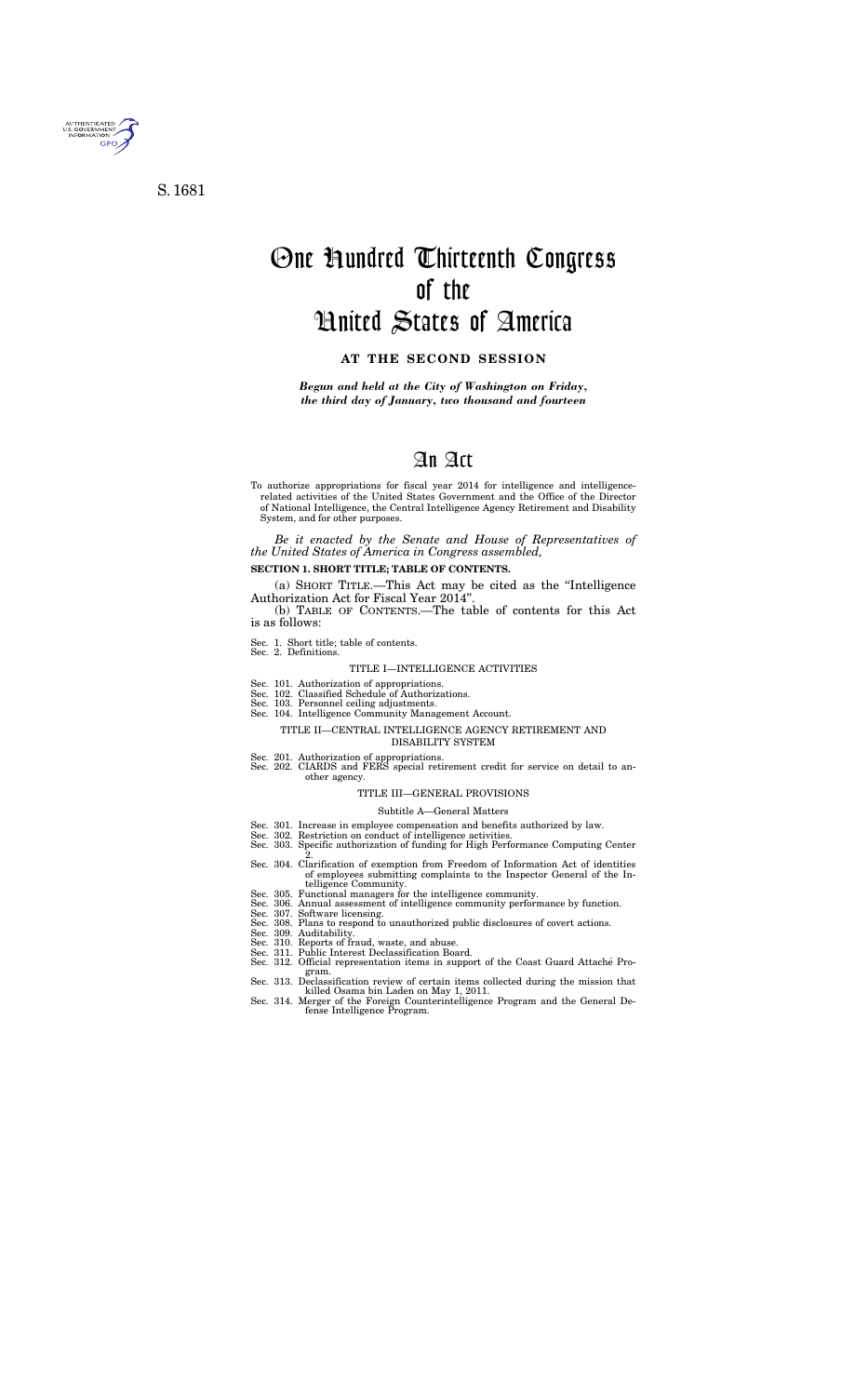#### Subtitle B—Reporting

#### TITLE IV—MATTERS RELATING TO ELEMENTS OF THE INTELLIGENCE **COMMUNITY**

- Sec. 321. Significant interpretations of law concerning intelligence activities.
- Sec. 322. Review for official publication of opinions of the Office of Legal Counsel
- of the Department of Justice concerning intelligence activities. Sec. 323. Submittal to Congress by heads of elements of intelligence community of plans for orderly shutdown in event of absence of appropriations.
- Sec. 324. Reports on chemical weapons in Syria. Sec. 325. Reports to the intelligence community on penetrations of networks and
- information systems of certain contractors. Sec. 326. Report on electronic waste.
- 
- Sec. 327. Promoting STEM education to meet the future workforce needs of the intelligence community.
- Sec. 328. Repeal of the termination of notification requirements regarding the authorized disclosure of national intelligence.
- Sec. 329. Repeal or modification of certain reporting requirements.

#### Subtitle A—National Security Agency

- Sec. 401. Appointment of the Director of the National Security Agency.
- Sec. 402. Appointment of the Inspector General of the National Security Agency.
- Sec. 403. Effective date and applicability.

#### Subtitle B—National Reconnaissance Office

- Sec. 411. Appointment of the Director of the National Reconnaissance Office.
- Sec. 412. Appointment of the Inspector General of the National Reconnaissance Office.
- Sec. 413. Effective date and applicability.
	- Subtitle C—Central Intelligence Agency
- Sec. 421. Gifts, devises, and bequests.

#### TITLE V—SECURITY CLEARANCE REFORM

- Sec. 501. Continuous evaluation and sharing of derogatory information regarding personnel with access to classified information.
- Sec. 502. Requirements for intelligence community contractors.
- Sec. 503. Technology improvements to security clearance processing.
- Sec. 504. Report on reciprocity of security clearances.
- Sec. 505. Improving the periodic reinvestigation process.
- Sec. 506. Appropriate committees of Congress defined.

#### TITLE VI—INTELLIGENCE COMMUNITY WHISTLEBLOWER PROTECTIONS

- Sec. 601. Protection of intelligence community whistleblowers.
- Sec. 602. Review of security clearance or access determinations.
- Sec. 603. Revisions of other laws.

#### Sec. 604. Policies and procedures; nonapplicability to certain terminations.

#### TITLE VII—TECHNICAL AMENDMENTS

- Sec. 701. Technical amendments to the Central Intelligence Agency Act of 1949.
- Sec. 702. Technical amendments to the National Security Act of 1947 relating to the past elimination of certain positions.
- Sec. 703. Technical amendments to the Intelligence Authorization Act for Fiscal Year 2013.

#### **SEC. 2. DEFINITIONS.**

#### In this Act:

(1) CONGRESSIONAL INTELLIGENCE COMMITTEES.—The term ''congressional intelligence committees'' means—

(A) the Select Committee on Intelligence of the Senate; and

(B) the Permanent Select Committee on Intelligence of the House of Representatives.

(2) INTELLIGENCE COMMUNITY.—The term ''intelligence community'' has the meaning given that term in section 3(4) of the National Security Act of 1947 (50 U.S.C. 3003(4)).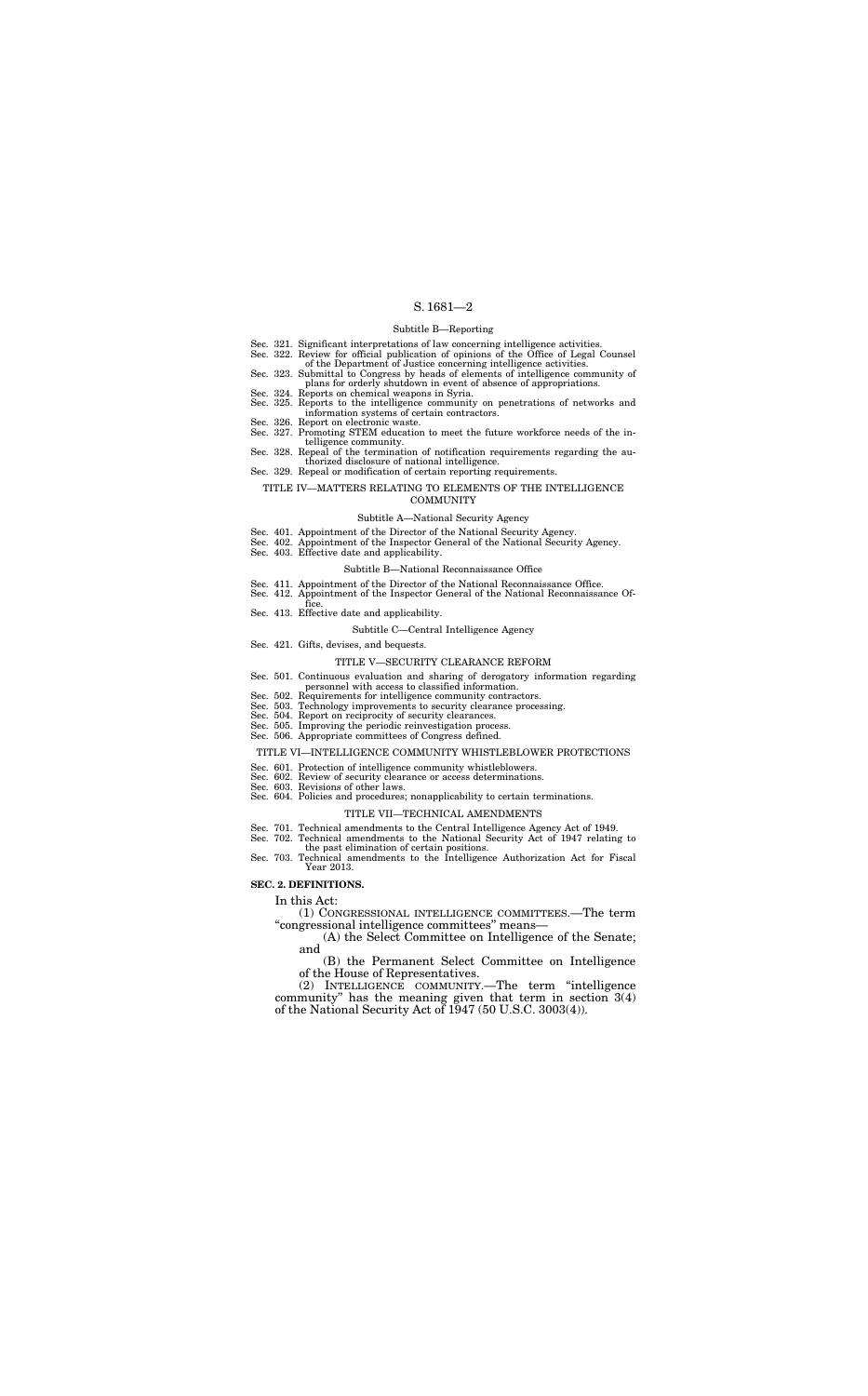## **TITLE I—INTELLIGENCE ACTIVITIES**

#### **SEC. 101. AUTHORIZATION OF APPROPRIATIONS.**

Funds are hereby authorized to be appropriated for fiscal year 2014 for the conduct of the intelligence and intelligence-related activities of the following elements of the United States Government:

(1) The Office of the Director of National Intelligence.

(2) The Central Intelligence Agency.

(3) The Department of Defense.

(4) The Defense Intelligence Agency.

(5) The National Security Agency.

(6) The Department of the Army, the Department of the Navy, and the Department of the Air Force.

(7) The Coast Guard.

(8) The Department of State.

(9) The Department of the Treasury.

(10) The Department of Energy.

(11) The Department of Justice.

(12) The Federal Bureau of Investigation.

(13) The Drug Enforcement Administration.

(14) The National Reconnaissance Office.

(15) The National Geospatial-Intelligence Agency.

(16) The Department of Homeland Security.

#### **SEC. 102. CLASSIFIED SCHEDULE OF AUTHORIZATIONS.**

(a) SPECIFICATIONS OF AMOUNTS AND PERSONNEL LEVELS.— The amounts authorized to be appropriated under section 101 and, subject to section 103, the authorized personnel ceilings as of September 30, 2014, for the conduct of the intelligence activities of the elements listed in paragraphs (1) through (16) of section 101, are those specified in the classified Schedule of Authorizations prepared to accompany the bill S. 1681 of the One Hundred Thirteenth Congress.

(b) AVAILABILITY OF CLASSIFIED SCHEDULE OF AUTHORIZA-TIONS.—

(1) AVAILABILITY.—The classified Schedule of Authorizations referred to in subsection (a) shall be made available to the Committee on Appropriations of the Senate, the Committee on Appropriations of the House of Representatives, and to the President.

(2) DISTRIBUTION BY THE PRESIDENT.—Subject to paragraph (3), the President shall provide for suitable distribution of the classified Schedule of Authorizations, or of appropriate portions of the Schedule, within the executive branch.

(3) LIMITS ON DISCLOSURE.—The President shall not publicly disclose the classified Schedule of Authorizations or any portion of such Schedule except—

(A) as provided in section 601(a) of the Implementing Recommendations of the 9/11 Commission Act of 2007 (50 U.S.C. 3306(a));

(B) to the extent necessary to implement the budget; or

(C) as otherwise required by law.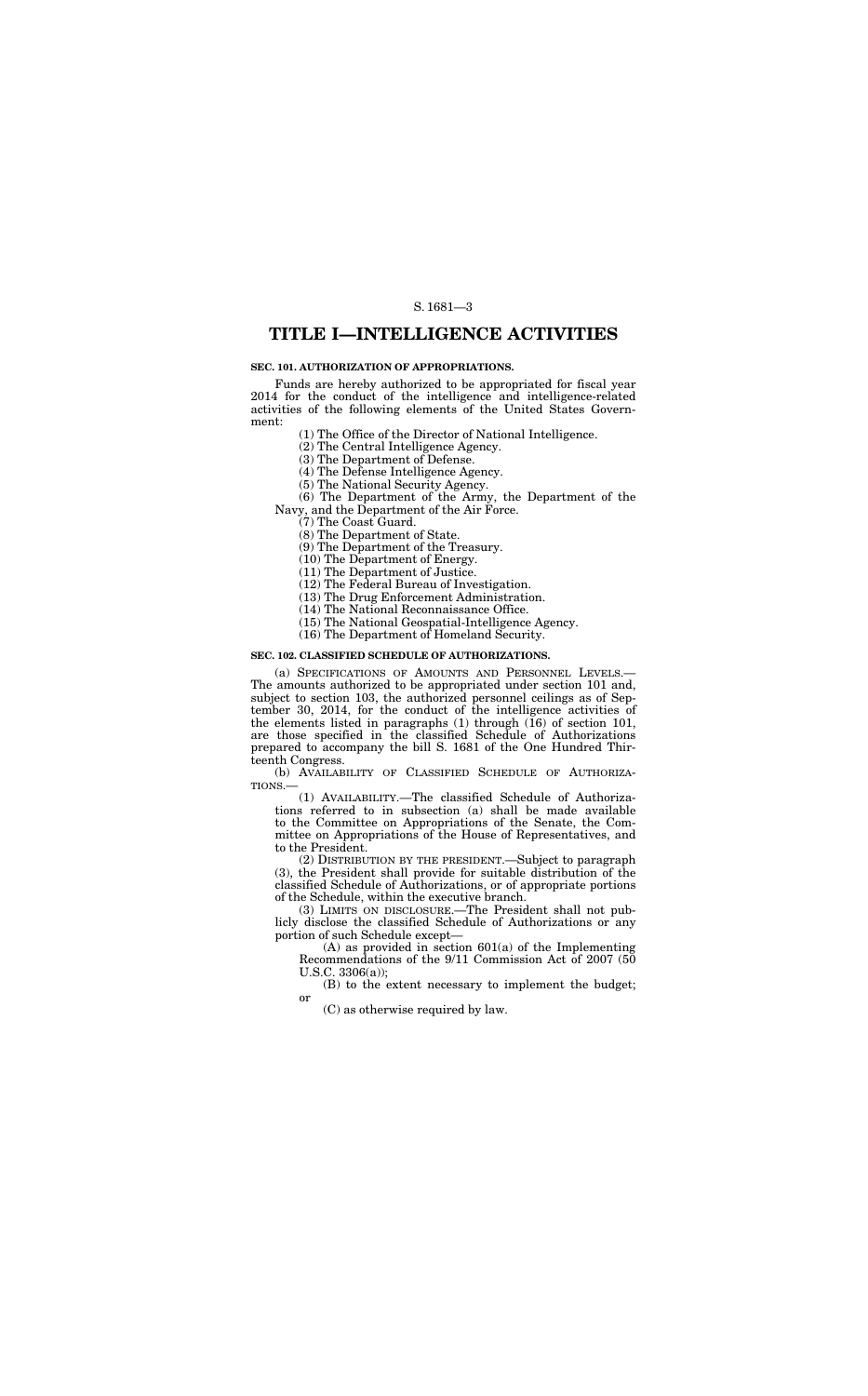#### **SEC. 103. PERSONNEL CEILING ADJUSTMENTS.**

(a) AUTHORITY FOR INCREASES.—The Director of National Intelligence may authorize employment of civilian personnel in excess of the number authorized for fiscal year 2014 by the classified Schedule of Authorizations referred to in section 102(a) if the Director of National Intelligence determines that such action is necessary to the performance of important intelligence functions, except that the number of personnel employed in excess of the number authorized under such section may not, for any element of the intelligence community, exceed 3 percent of the number of civilian personnel authorized under such Schedule for such element.

(b) TREATMENT OF CERTAIN PERSONNEL.—The Director of National Intelligence shall establish guidelines that govern, for each element of the intelligence community, the treatment under the personnel levels authorized under section 102(a), including any exemption from such personnel levels, of employment or assignment in—

(1) a student program, trainee program, or similar program;

(2) a reserve corps or as a reemployed annuitant; or

(3) details, joint duty, or long term, full-time training.

(c) NOTICE TO CONGRESSIONAL INTELLIGENCE COMMITTEES.— The Director of National Intelligence shall notify the congressional intelligence committees in writing at least 15 days prior to each exercise of an authority described in subsection (a).

#### **SEC. 104. INTELLIGENCE COMMUNITY MANAGEMENT ACCOUNT.**

(a) AUTHORIZATION OF APPROPRIATIONS.—There is authorized to be appropriated for the Intelligence Community Management Account of the Director of National Intelligence for fiscal year 2014 the sum of \$528,229,000. Within such amount, funds identified in the classified Schedule of Authorizations referred to in section 102(a) for advanced research and development shall remain available until September 30, 2015.

(b) AUTHORIZED PERSONNEL LEVELS.—The elements within the Intelligence Community Management Account of the Director of National Intelligence are authorized 855 positions as of September 30, 2014. Personnel serving in such elements may be permanent employees of the Office of the Director of National Intelligence or personnel detailed from other elements of the United States Government.

(c) CLASSIFIED AUTHORIZATIONS.—

(1) AUTHORIZATION OF APPROPRIATIONS.—In addition to amounts authorized to be appropriated for the Intelligence Community Management Account by subsection (a), there are authorized to be appropriated for the Community Management Account for fiscal year 2014 such additional amounts as are specified in the classified Schedule of Authorizations referred to in section 102(a). Such additional amounts for advanced research and development shall remain available until September 30, 2015.

(2) AUTHORIZATION OF PERSONNEL.—In addition to the personnel authorized by subsection (b) for elements of the Intelligence Community Management Account as of September 30, 2014, there are authorized such additional personnel for the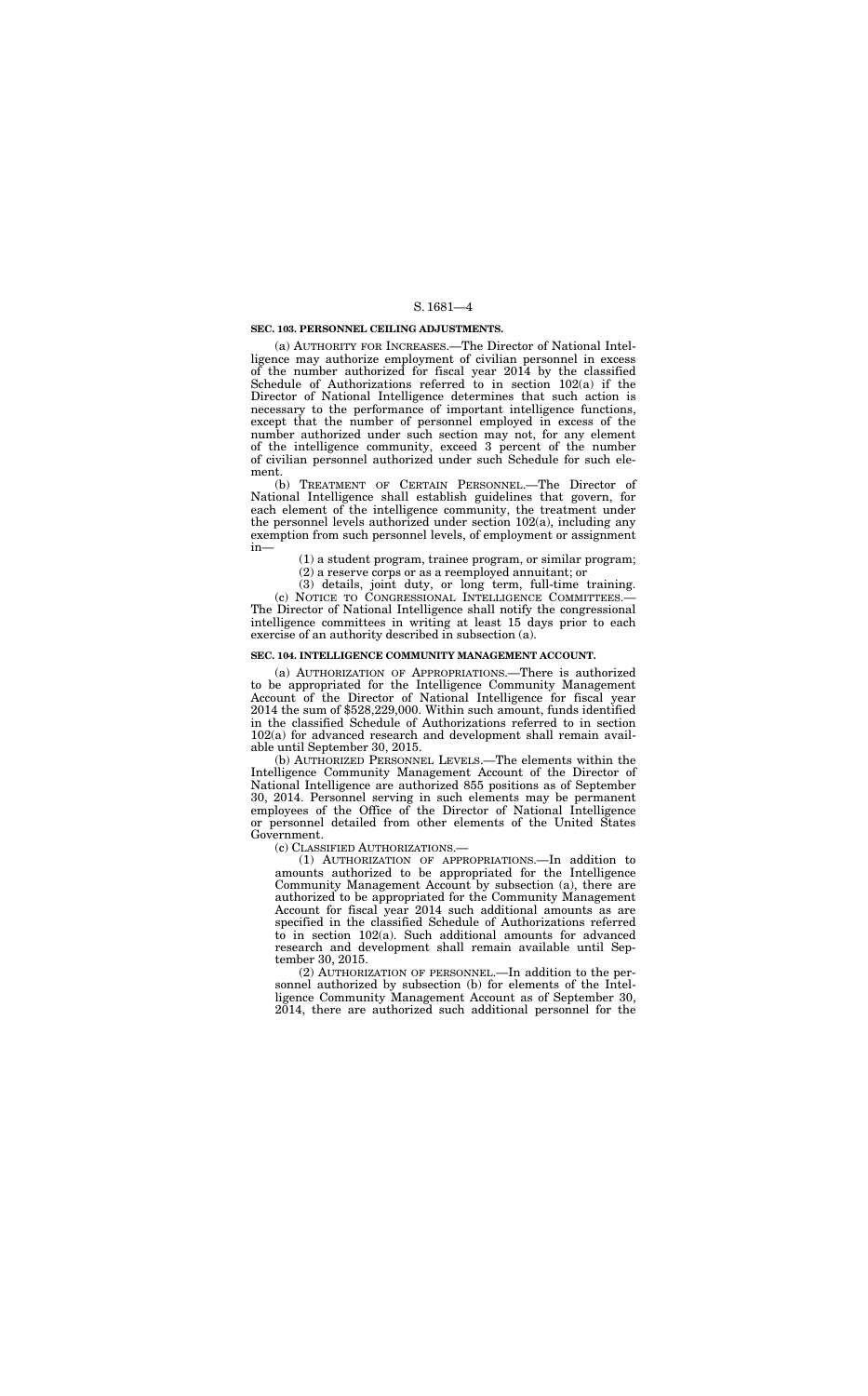Community Management Account as of that date as are specified in the classified Schedule of Authorizations referred to in section 102(a).

## **TITLE II—CENTRAL INTELLIGENCE AGENCY RETIREMENT AND DIS-ABILITY SYSTEM**

#### **SEC. 201. AUTHORIZATION OF APPROPRIATIONS.**

There is authorized to be appropriated for the Central Intelligence Agency Retirement and Disability Fund for fiscal year 2014 the sum of \$514,000,000.

 $(2)$  in paragraph  $(1)$ , by striking "Agency activities" and inserting ''intelligence activities''.

#### **SEC. 202. CIARDS AND FERS SPECIAL RETIREMENT CREDIT FOR SERVICE ON DETAIL TO ANOTHER AGENCY.**

(a) IN GENERAL.—Section 203(b) of the Central Intelligence Agency Retirement Act (50 U.S.C. 2013(b)) is amended—

(1) in the matter preceding paragraph (1), by striking ''service in the Agency performed'' and inserting ''service performed by an Agency employee''; and

(b) APPLICATION.—The amendment made by subsection (a) shall be applied to retired or deceased officers of the Central Intelligence Agency who were designated at any time under section 203 of the Central Intelligence Agency Retirement Act (50 U.S.C. 2013) prior to the date of the enactment of this Act.

## **TITLE III—GENERAL PROVISIONS**

## **Subtitle A—General Matters**

#### **SEC. 301. INCREASE IN EMPLOYEE COMPENSATION AND BENEFITS AUTHORIZED BY LAW.**

Appropriations authorized by this Act for salary, pay, retirement, and other benefits for Federal employees may be increased by such additional or supplemental amounts as may be necessary for increases in such compensation or benefits authorized by law.

## **SEC. 302. RESTRICTION ON CONDUCT OF INTELLIGENCE ACTIVITIES.**

The authorization of appropriations by this Act shall not be deemed to constitute authority for the conduct of any intelligence activity which is not otherwise authorized by the Constitution or the laws of the United States.

#### **SEC. 303. SPECIFIC AUTHORIZATION OF FUNDING FOR HIGH PERFORMANCE COMPUTING CENTER 2.**

Funds appropriated for the construction of the High Performance Computing Center 2 (HPCC 2), as described in the table entitled Consolidated Cryptologic Program (CCP) in the classified annex to accompany the Consolidated and Further Continuing Appropriations Act, 2013 (Public Law 113–6; 127 Stat. 198), in excess of the amount specified for such activity in the tables in the classified annex prepared to accompany the Intelligence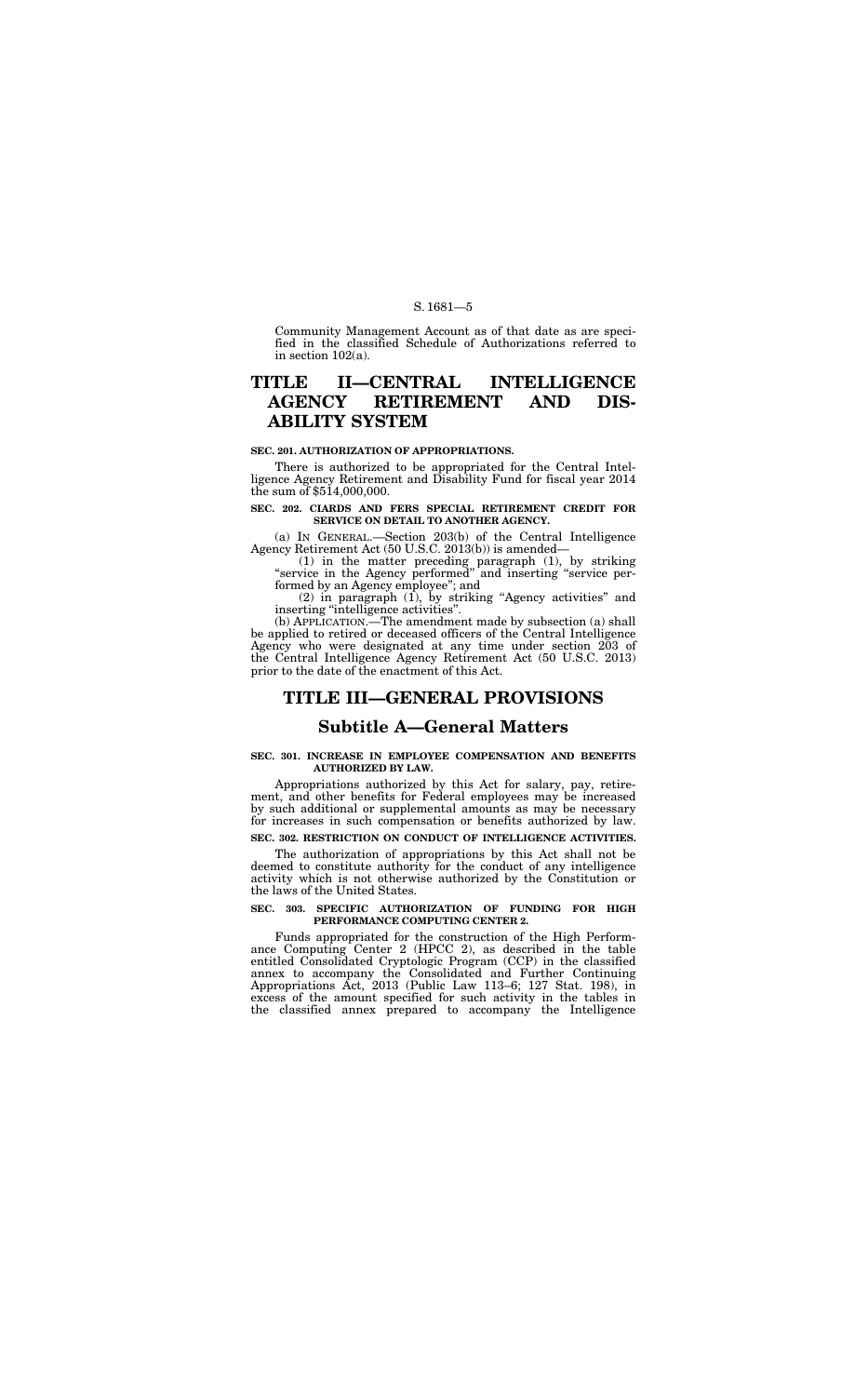Authorization Act for Fiscal Year 2013 (Public Law 112–277; 126 Stat. 2468) shall be specifically authorized by Congress for the purposes of section 504 of the National Security Act of 1947 (50 U.S.C. 3094).

#### **SEC. 304. CLARIFICATION OF EXEMPTION FROM FREEDOM OF INFORMATION ACT OF IDENTITIES OF EMPLOYEES SUBMITTING COMPLAINTS TO THE INSPECTOR GENERAL OF THE INTELLIGENCE COMMUNITY.**

Section 103H(g)(3)(A) of the National Security Act of 1947  $(50 \text{ U.S.C. } 3033(g)(3)(\text{A}))$  is amended by striking "undertaken;" and inserting ''undertaken, and this provision shall qualify as a withholding statute pursuant to subsection (b)(3) of section 552 of title 5, United States Code (commonly known as the 'Freedom of Information Act');''.

#### **SEC. 305. FUNCTIONAL MANAGERS FOR THE INTELLIGENCE COMMU-NITY.**

 $\degree$ (c) DUTIES.—Each manager of an intelligence function established under subsection (a) shall have the duties as follows:

"(1) To act as principal advisor to the Director on the intelligence function.

(a) FUNCTIONAL MANAGERS AUTHORIZED.—Title I of the National Security Act of 1947 (50 U.S.C. 3021 et seq.) is amended by inserting after section 103I the following new section:

" $(2)$  To carry out such other responsibilities with respect to the intelligence function as the Director may specify for purposes of this section.''.

#### **''SEC. 103J. FUNCTIONAL MANAGERS FOR THE INTELLIGENCE COMMU-NITY.**

''(a) FUNCTIONAL MANAGERS AUTHORIZED.—The Director of National Intelligence may establish within the intelligence community one or more positions of manager of an intelligence function. Any position so established may be known as the 'Functional Manager' of the intelligence function concerned.

"(a) IN GENERAL.—Not later than April 1, 2016, and each year thereafter, the Director of National Intelligence shall, in consultation with the Functional Managers, submit to the congressional

''(b) PERSONNEL.—The Director shall designate individuals to serve as manager of intelligence functions established under subsection (a) from among officers and employees of elements of the intelligence community.

(b) TABLE OF CONTENTS AMENDMENT.—The table of contents in the first section of the National Security Act of 1947 is amended by inserting after the item relating to section 103I the following new item:

''Sec. 103J. Functional managers for the intelligence community.''.

#### **SEC. 306. ANNUAL ASSESSMENT OF INTELLIGENCE COMMUNITY PERFORMANCE BY FUNCTION.**

(a) ANNUAL ASSESSMENTS REQUIRED.—Title V of the National Security Act of 1947 (50 U.S.C. 3091 et seq.) is amended by inserting after section 506I the following new section:

#### **''SEC. 506J. ANNUAL ASSESSMENT OF INTELLIGENCE COMMUNITY PERFORMANCE BY FUNCTION.**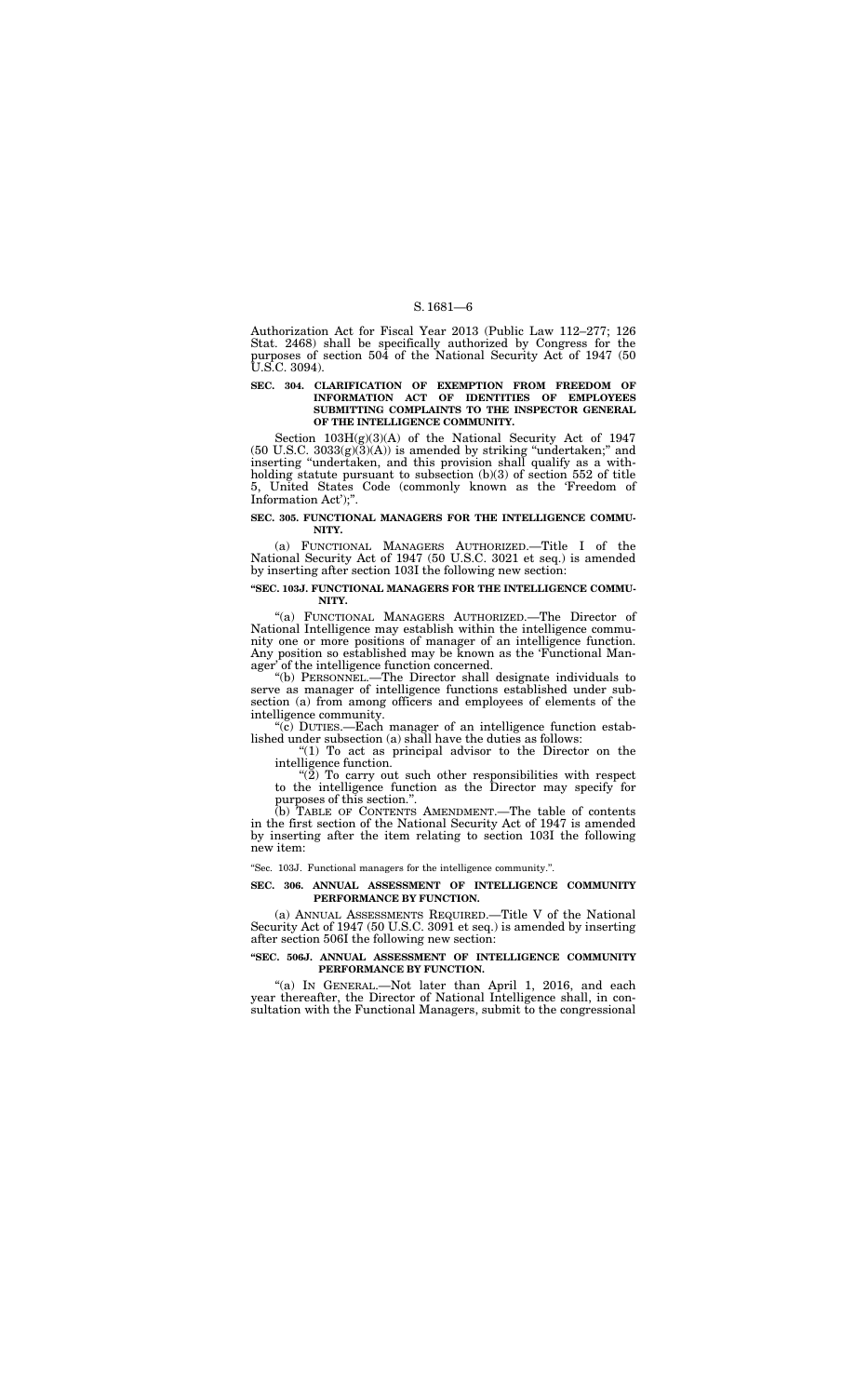intelligence committees a report on covered intelligence functions during the preceding year.

''(b) ELEMENTS.—Each report under subsection (a) shall include for each covered intelligence function for the year covered by such report the following:

''(1) An identification of the capabilities, programs, and activities of such intelligence function, regardless of the element of the intelligence community that carried out such capabilities, programs, and activities.

"(3) A description and assessment of the performance of such intelligence function.

''(2) A description of the investment and allocation of resources for such intelligence function, including an analysis of the allocation of resources within the context of the National Intelligence Strategy, priorities for recipients of resources, and areas of risk.

" $(7)$  A description of any efforts to establish consistency in tradecraft and training within such intelligence function.

 $(9)$  Such other matters relating to such intelligence function as the Director may specify for purposes of this section. ''(c) DEFINITIONS.—In this section:

''(4) An identification of any issues related to the application of technical interoperability standards in the capabilities, programs, and activities of such intelligence function.

"(1) The term 'covered intelligence functions' means each intelligence function for which a Functional Manager has been established under section 103J during the year covered by a report under this section.

"(2) The term 'Functional Manager' means the manager of an intelligence function established under section 103J.''.

''(5) An identification of the operational overlap or need for de-confliction, if any, within such intelligence function.

''Sec. 506J. Annual assessment of intelligence community performance by function."

''(6) A description of any efforts to integrate such intelligence function with other intelligence disciplines as part of an integrated intelligence enterprise.

''(8) A description and assessment of developments in technology that bear on the future of such intelligence function.

(b) TABLE OF CONTENTS AMENDMENT.—The table of contents in the first section of the National Security Act of 1947 is amended by inserting after the item relating to section 506I the following new item:

#### **SEC. 307. SOFTWARE LICENSING.**

(a) IN GENERAL.—Title I of the National Security Act of 1947 (50 U.S.C. 3021 et seq.) is amended by inserting after section 108 the following new section:

### **''SEC. 109. SOFTWARE LICENSING.**

''(a) REQUIREMENT FOR INVENTORIES OF SOFTWARE LICENSES.— The chief information officer of each element of the intelligence community, in consultation with the Chief Information Officer of the Intelligence Community, shall biennially—

''(1) conduct an inventory of all existing software licenses of such element, including utilized and unutilized licenses;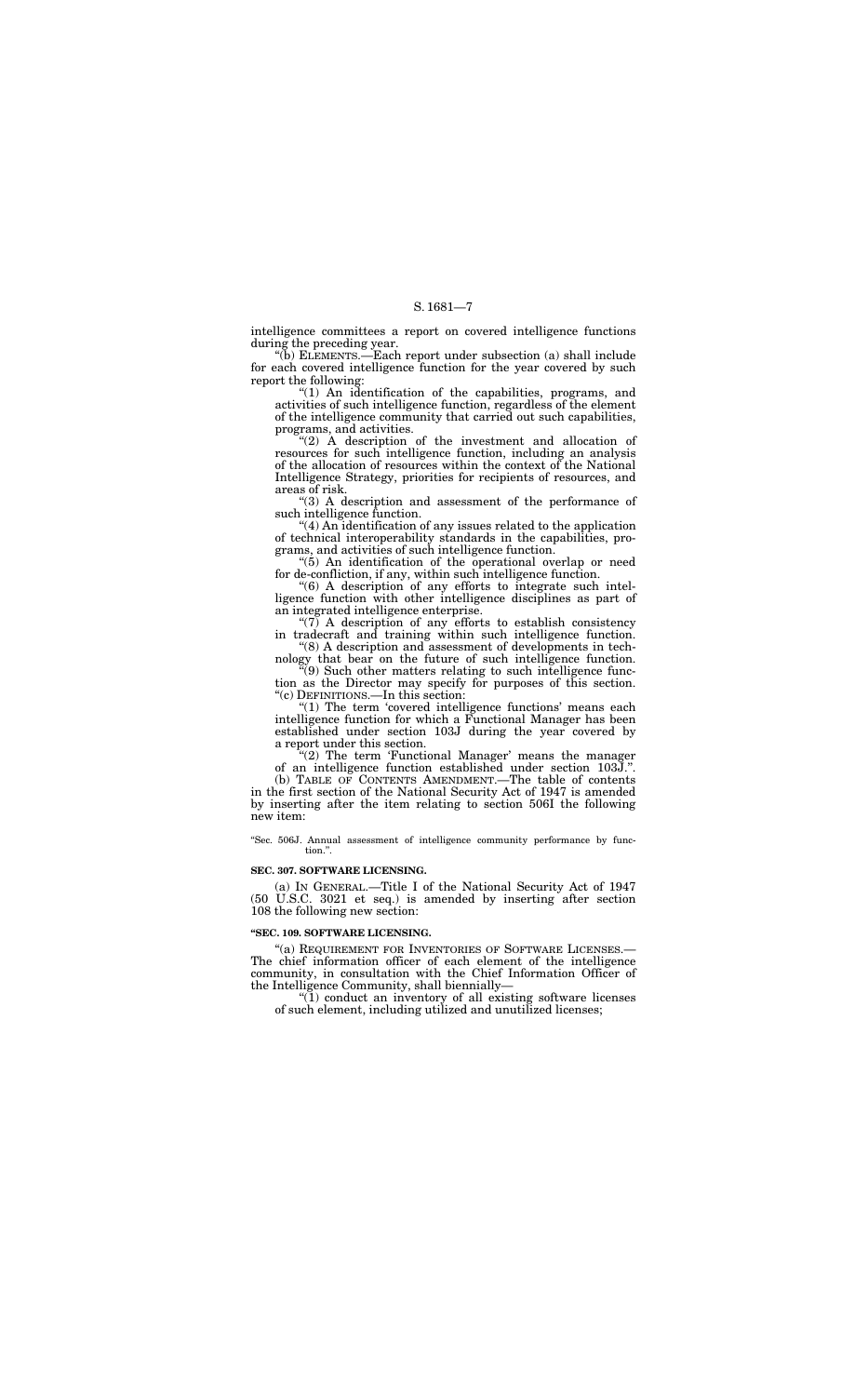$''(2)$  assess the actions that could be carried out by such element to achieve the greatest possible economies of scale and associated cost savings in software procurement and usage; and

''(3) submit to the Chief Information Officer of the Intelligence Community each inventory required by paragraph (1) and each assessment required by paragraph (2).

"(b) INVENTORIES BY THE CHIEF INFORMATION OFFICER OF THE INTELLIGENCE COMMUNITY.—The Chief Information Officer of the Intelligence Community, based on the inventories and assessments required by subsection (a), shall biennially—

"(2) assess the actions that could be carried out by the intelligence community to achieve the greatest possible economies of scale and associated cost savings in software procurement and usage.

''(c) REPORTS TO CONGRESS.—The Chief Information Officer of the Intelligence Community shall submit to the congressional intelligence committees a copy of each inventory compiled under subsection  $(b)(1)$ .".<br>(b) INITIAL INVENTORY.—

''(1) compile an inventory of all existing software licenses of the intelligence community, including utilized and unutilized licenses; and

(1) INTELLIGENCE COMMUNITY ELEMENTS.—<br>(A) DATE.—Not later than 120 days after the date of the enactment of this Act, the chief information officer of each element of the intelligence community shall complete the initial inventory, assessment, and submission required under section 109(a) of the National Security Act of 1947, as added by subsection (a) of this section.

(B) BASIS.—The initial inventory conducted for each element of the intelligence community under section 109(a)(1) of the National Security Act of 1947, as added by subsection (a) of this section, shall be based on the inventory of software licenses conducted pursuant to section 305 of the Intelligence Authorization Act for Fiscal Year 2013 (Public Law 112–277; 126 Stat. 2472) for such element.

(2) CHIEF INFORMATION OFFICER OF THE INTELLIGENCE COMMUNITY.—Not later than 180 days after the date of the enactment of this Act, the Chief Information Officer of the Intelligence Community shall complete the initial compilation and assessment required under section 109(b) of the National Security Act of 1947, as added by subsection (a).

(c) TABLE OF CONTENTS AMENDMENTS.—The table of contents in the first section of the National Security Act of 1947 is amended—

(1) by striking the second item relating to section 104 (relating to Annual national security strategy report); and

(2) inserting after the item relating to section 108 the following new item:

''Sec. 109. Software licensing.''.

#### **SEC. 308. PLANS TO RESPOND TO UNAUTHORIZED PUBLIC DISCLO-SURES OF COVERT ACTIONS.**

Section 503 of the National Security Act of 1947 (50 U.S.C. 3093) is amended by adding at the end the following new subsection: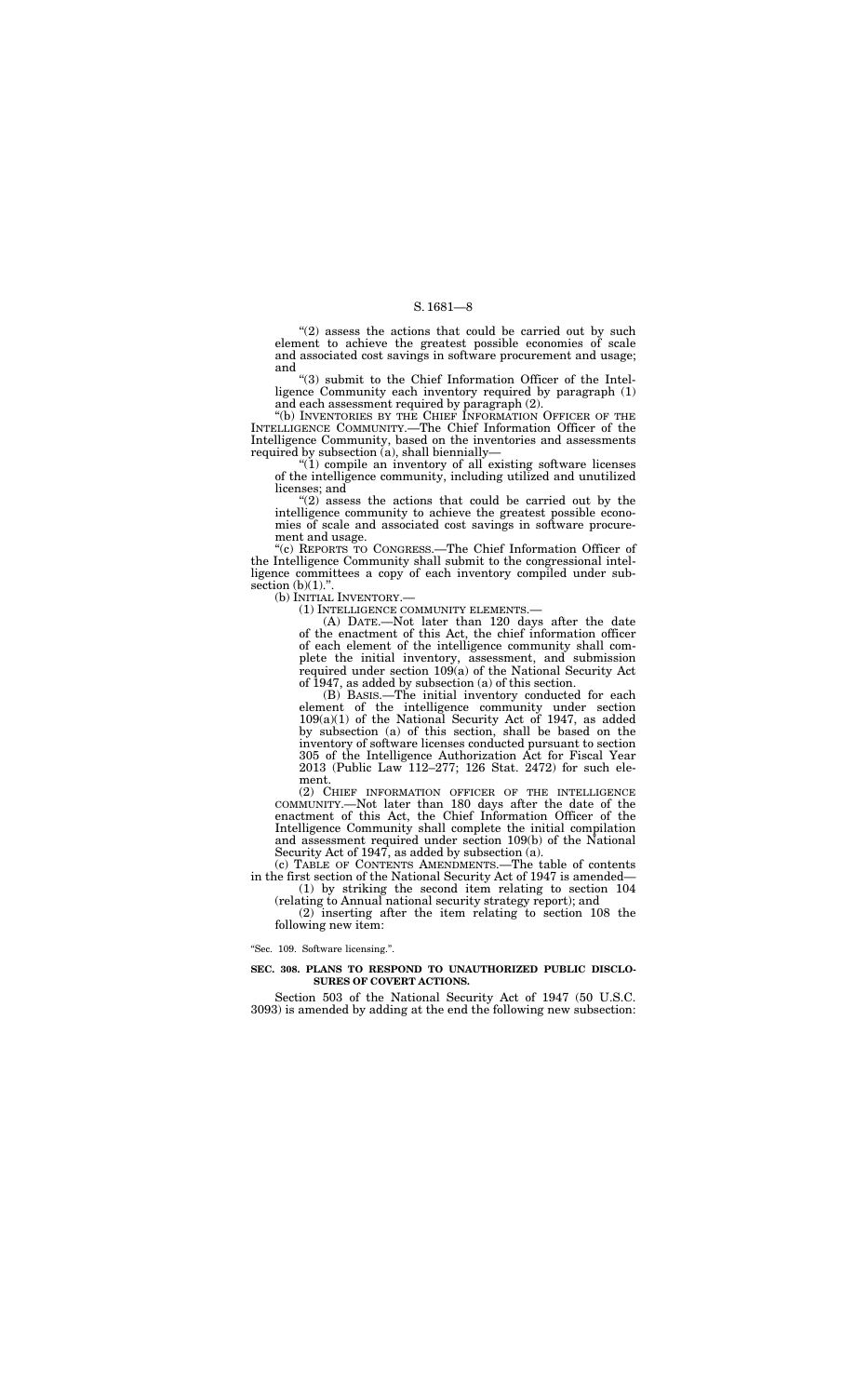"(h) For each type of activity undertaken as part of a covert action, the President shall establish in writing a plan to respond to the unauthorized public disclosure of that type of activity.''.

#### **SEC. 309. AUDITABILITY.**

(a) IN GENERAL.—Title V of the National Security Act of 1947 (50 U.S.C. 3091 et seq.) is amended by adding at the end the following new section:

"(a) REQUIREMENT FOR ANNUAL AUDITS.—The head of each covered entity shall ensure that there is a full financial audit of such covered entity each year beginning with fiscal year 2014. Such audits may be conducted by an internal or external independent accounting or auditing organization.

#### **''SEC. 509. AUDITABILITY OF CERTAIN ELEMENTS OF THE INTEL-LIGENCE COMMUNITY.**

"(c) REPORTS TO CONGRESS.—The chief financial officer of each covered entity shall provide to the congressional intelligence committees an annual audit report from an accounting or auditing organization on each audit of the covered entity conducted pursuant to subsection (a).

''(b) REQUIREMENT FOR UNQUALIFIED OPINION.—Beginning as early as practicable, but in no event later than the audit required under subsection (a) for fiscal year 2016, the head of each covered entity shall take all reasonable steps necessary to ensure that each audit required under subsection (a) contains an unqualified opinion on the financial statements of such covered entity for the fiscal year covered by such audit.

(1) by redesignating subparagraphs (B) and (C) as subparagraphs  $(C)$  and  $(\overline{D})$ , respectively;

(3) in subparagraph (D), as redesignated by paragraph  $(1)$ 

''(d) COVERED ENTITY DEFINED.—In this section, the term 'covered entity' means the Office of the Director of National Intelligence, the Central Intelligence Agency, the Defense Intelligence Agency, the National Security Agency, the National Reconnaissance Office, and the National Geospatial-Intelligence Agency.''.

(b) TABLE OF CONTENTS AMENDMENT.—The table of contents in the first section of the National Security Act of 1947 is amended by inserting after the item relating to section 508 the following new item:

''Sec. 509. Auditability of certain elements of the intelligence community.''.

#### **SEC. 310. REPORTS OF FRAUD, WASTE, AND ABUSE.**

Section 8H(a) of the Inspector General Act of 1978 (5 U.S.C. App.) is amended in paragraph (1)—

(2) by inserting after subparagraph (A) the following:

''(B) An employee of an element of the intelligence community, an employee assigned or detailed to an element of the intelligence community, or an employee of a contractor to the intelligence community, who intends to report to Congress a complaint or information with respect to an urgent concern may report such complaint or information to the Inspector General of the Intelligence Community.''; and

> (A) by striking ''Act or section 17'' and inserting ''Act, section 17''; and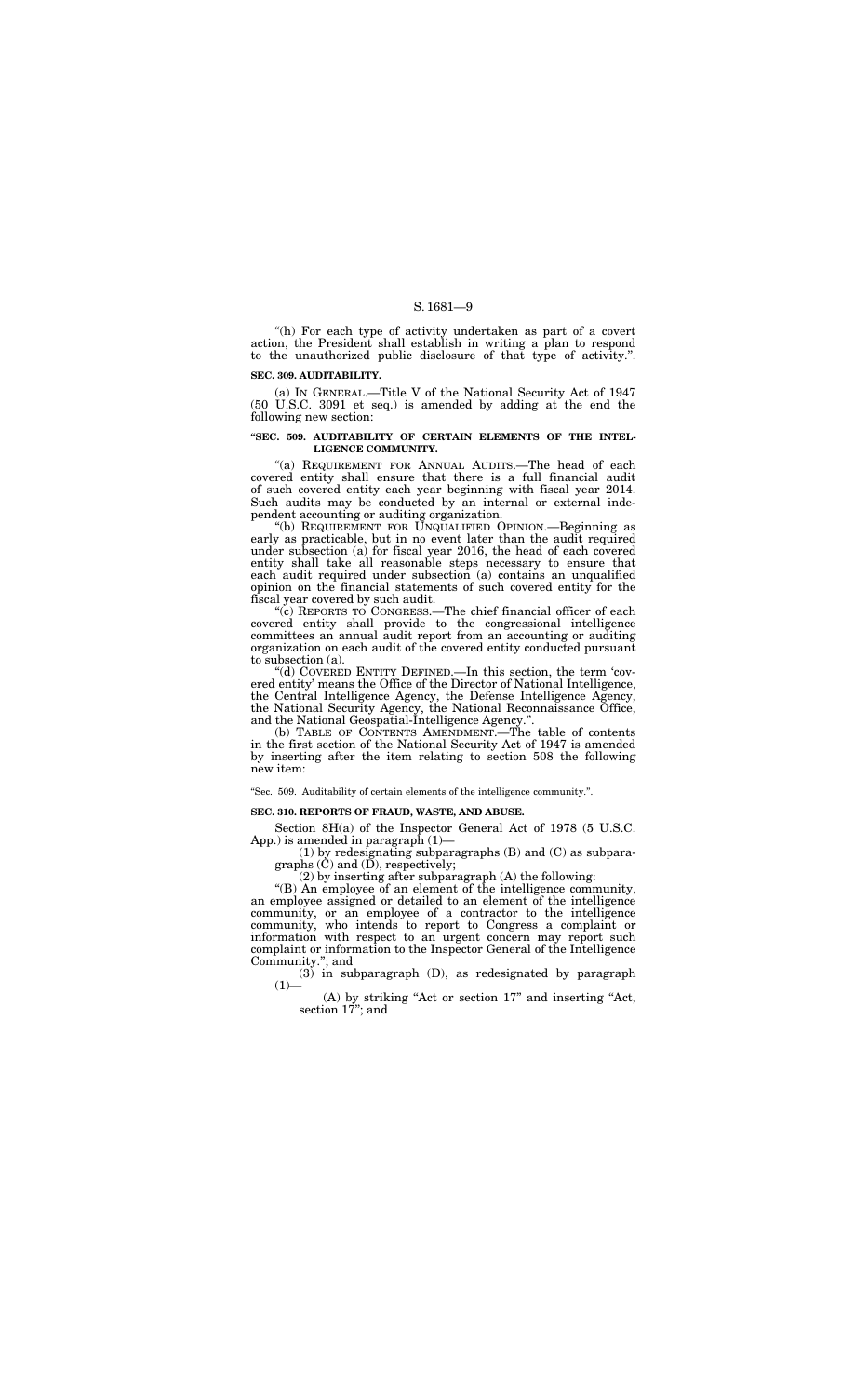(B) by striking the period at the end and inserting '', or section 103H(k) of the National Security Act of 1947  $(50 \text{ U.S.C. } 3033(\text{k})).$ ".

Section 710(b) of the Public Interest Declassification Act of 2000 (Public Law 106–567; 50 U.S.C. 3161 note) is amended by striking "2014." and inserting "2018.".

#### **SEC. 311. PUBLIC INTEREST DECLASSIFICATION BOARD.**

Notwithstanding any other limitation on the amount of funds that may be used for official representation items, the Secretary of Homeland Security may use funds made available to the Secretary through the National Intelligence Program for necessary expenses for intelligence analysis and operations coordination activities for official representation items in support of the Coast Guard Attaché Program.

#### **SEC. 312. OFFICIAL REPRESENTATION ITEMS IN SUPPORT OF THE COAST GUARD ATTACHE´ PROGRAM.**

#### **SEC. 313. DECLASSIFICATION REVIEW OF CERTAIN ITEMS COLLECTED DURING THE MISSION THAT KILLED OSAMA BIN LADEN ON MAY 1, 2011.**

Not later than 120 days after the date of the enactment of this Act, the Director of National Intelligence shall—

(1) in the manner described in the classified annex to this Act—

(A) complete a declassification review of documents collected in Abbottabad, Pakistan, during the mission that killed Osama bin Laden on May 1, 2011; and

(B) make publicly available any information declassified as a result of the declassification review required under paragraph (1); and

(2) report to the congressional intelligence committees— (A) the results of the declassification review required under paragraph (1); and

(B) a justification for not declassifying any information required to be included in such declassification review that remains classified.

#### **SEC. 314. MERGER OF THE FOREIGN COUNTERINTELLIGENCE PRO-GRAM AND THE GENERAL DEFENSE INTELLIGENCE PRO-GRAM.**

Notwithstanding any other provision of law, the Director of National Intelligence shall carry out the merger of the Foreign Counterintelligence Program into the General Defense Intelligence Program as directed in the classified annex to this Act. The merger shall go into effect no earlier than 30 days after written notification of the merger is provided to the congressional intelligence committees.

## **Subtitle B—Reporting**

#### **SEC. 321. SIGNIFICANT INTERPRETATIONS OF LAW CONCERNING INTELLIGENCE ACTIVITIES.**

(a) IN GENERAL.—Title V of the National Security Act of 1947 (50 U.S.C. 3021 et seq.), as added by section 309 of this Act, is further amended by adding at the end the following new section: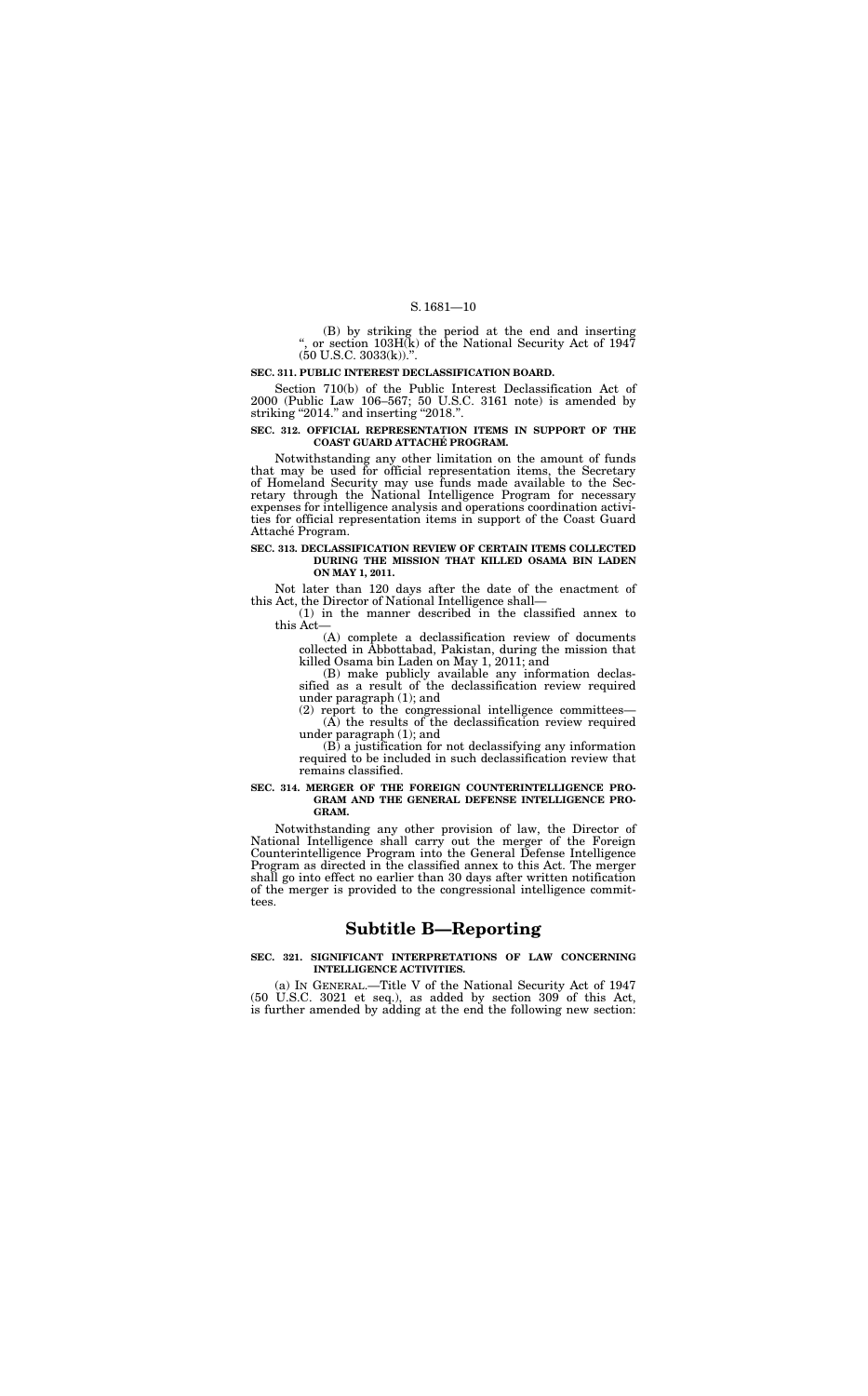#### **''SEC. 510. SIGNIFICANT INTERPRETATIONS OF LAW CONCERNING INTELLIGENCE ACTIVITIES.**

"(a) NOTIFICATION.—Except as provided in subsection (c) and to the extent consistent with due regard for the protection from unauthorized disclosure of classified information relating to sensitive intelligence sources and methods or other exceptionally sensitive matters, the General Counsel of each element of the intelligence community shall notify the congressional intelligence committees, in writing, of any significant legal interpretation of the United States Constitution or Federal law affecting intelligence activities conducted by such element by not later than 30 days after the date of the commencement of any intelligence activity pursuant to such interpretation.

" $(1)$  notice of the significant legal interpretation was previously provided to the congressional intelligence committees under subsection (a); or

"(2) the significant legal interpretation was made before the date of the enactment of the Intelligence Authorization Act for Fiscal Year 2014.

''(d) LIMITED ACCESS FOR COVERT ACTION.—If the President determines that it is essential to limit access to a covert action finding under section  $503(c)(2)$ , the President may limit access to information concerning such finding that is subject to notification under this section to those members of Congress who have been granted access to the relevant finding under section  $503(c)(2)$ .".

''(b) CONTENT.—Each notification under subsection (a) shall provide a summary of the significant legal interpretation and the intelligence activity or activities conducted pursuant to such interpretation.

''(c) EXCEPTIONS.—A notification under subsection (a) shall not be required for a significant legal interpretation if—

(b) TABLE OF CONTENTS AMENDMENT.—The table of contents in the first section of the National Security Act of 1947 is amended by inserting after the item relating to section 509, as so added, the following new item:

''Sec. 510. Significant interpretations of law concerning intelligence activities.''.

#### **SEC. 322. REVIEW FOR OFFICIAL PUBLICATION OF OPINIONS OF THE OFFICE OF LEGAL COUNSEL OF THE DEPARTMENT OF JUS-TICE CONCERNING INTELLIGENCE ACTIVITIES.**

(a) PROCESS FOR REVIEW FOR OFFICIAL PUBLICATION.—Not later than 180 days after the date of the enactment of this Act, the Attorney General shall, in coordination with the Director of National Intelligence, establish a process for the regular review for official publication of significant opinions of the Office of Legal Counsel of the Department of Justice that have been provided to an element of the intelligence community.

(b) FACTORS.—The process of review of opinions established under subsection (a) shall include consideration of the following:

(1) The potential importance of an opinion to other agencies or officials in the Executive branch.

(2) The likelihood that similar questions addressed in an opinion may arise in the future.

(3) The historical importance of an opinion or the context in which it arose.

(4) The potential significance of an opinion to the overall jurisprudence of the Office of Legal Counsel.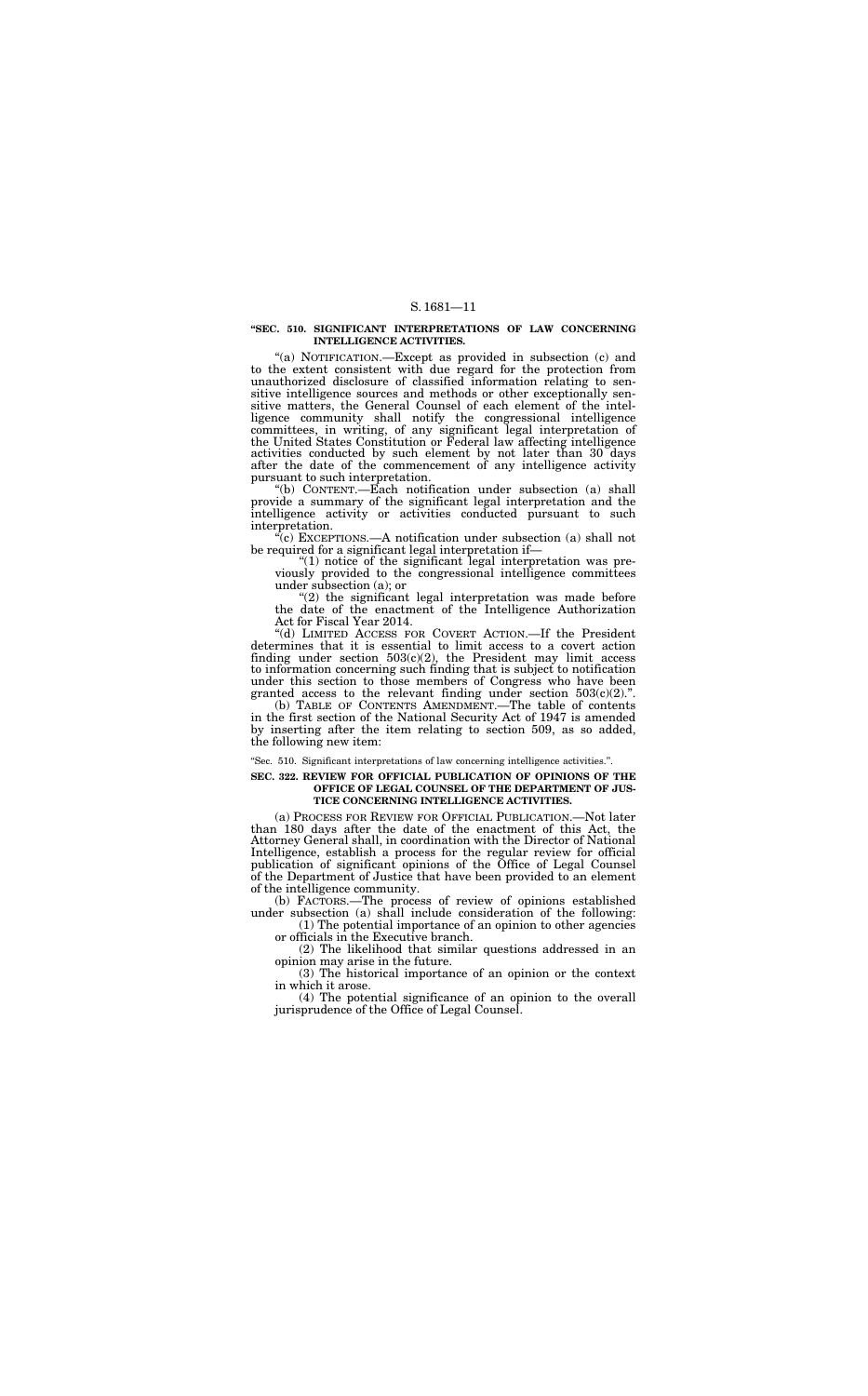(5) Such other factors as the Attorney General and the Director of National Intelligence consider appropriate.

(c) PRESUMPTION.—The process of review established under subsection (a) shall apply a presumption that significant opinions of the Office of Legal Counsel should be published when practicable, consistent with national security and other confidentiality considerations.

 $(1)$  When publication would reveal classified or other sensitive information relating to national security.

(2) When publication could reasonably be anticipated to interfere with Federal law enforcement efforts or is prohibited by law.<br>(3)

(d) CONSTRUCTION.—Nothing in this section shall require the official publication of any opinion of the Office of Legal Counsel, including publication under any circumstance as follows:

When publication would conflict with preserving internal Executive branch deliberative processes or protecting other information properly subject to privilege.

(e) REQUIREMENT TO PROVIDE CLASSIFIED OPINIONS TO CON-GRESS.—

(1) IN GENERAL.—Any opinion of the Office of Legal Counsel that would have been selected for publication under the process of review established under subsection (a) but for the fact that publication would reveal classified or other sensitive information relating to national security shall be provided or made available to the appropriate committees of Congress.

(2) EXCEPTION FOR COVERT ACTION.—If the President determines that it is essential to limit access to a covert action finding under section 503(c)(2) of the National Security Act of  $1947$  (50 U.S.C.  $3093(c)(2)$ ), the President may limit access to information concerning such finding that would otherwise be provided or made available under this subsection to those members of Congress who have been granted access to such finding under such section 503(c)(2).

(f) JUDICIAL REVIEW.—The determination whether an opinion of the Office of Legal Counsel is appropriate for official publication under the process of review established under subsection (a) is discretionary and is not subject to judicial review.

#### **SEC. 323. SUBMITTAL TO CONGRESS BY HEADS OF ELEMENTS OF INTELLIGENCE COMMUNITY OF PLANS FOR ORDERLY SHUTDOWN IN EVENT OF ABSENCE OF APPROPRIATIONS.**

(a) IN GENERAL.—Whenever the head of an applicable agency submits a plan to the Director of the Office of Management and Budget in accordance with section 124 of Office of Management and Budget Circular A–11, pertaining to agency operations in the absence of appropriations, or any successor circular of the Office that requires the head of an applicable agency to submit to the Director a plan for an orderly shutdown in the event of the absence of appropriations, such head shall submit a copy of such plan to the following:

(1) The congressional intelligence committees.

(2) The Subcommittee on Defense of the Committee on Appropriations of the Senate.

(3) The Subcommittee on Defense of the Committee on Appropriations of the House of Representatives.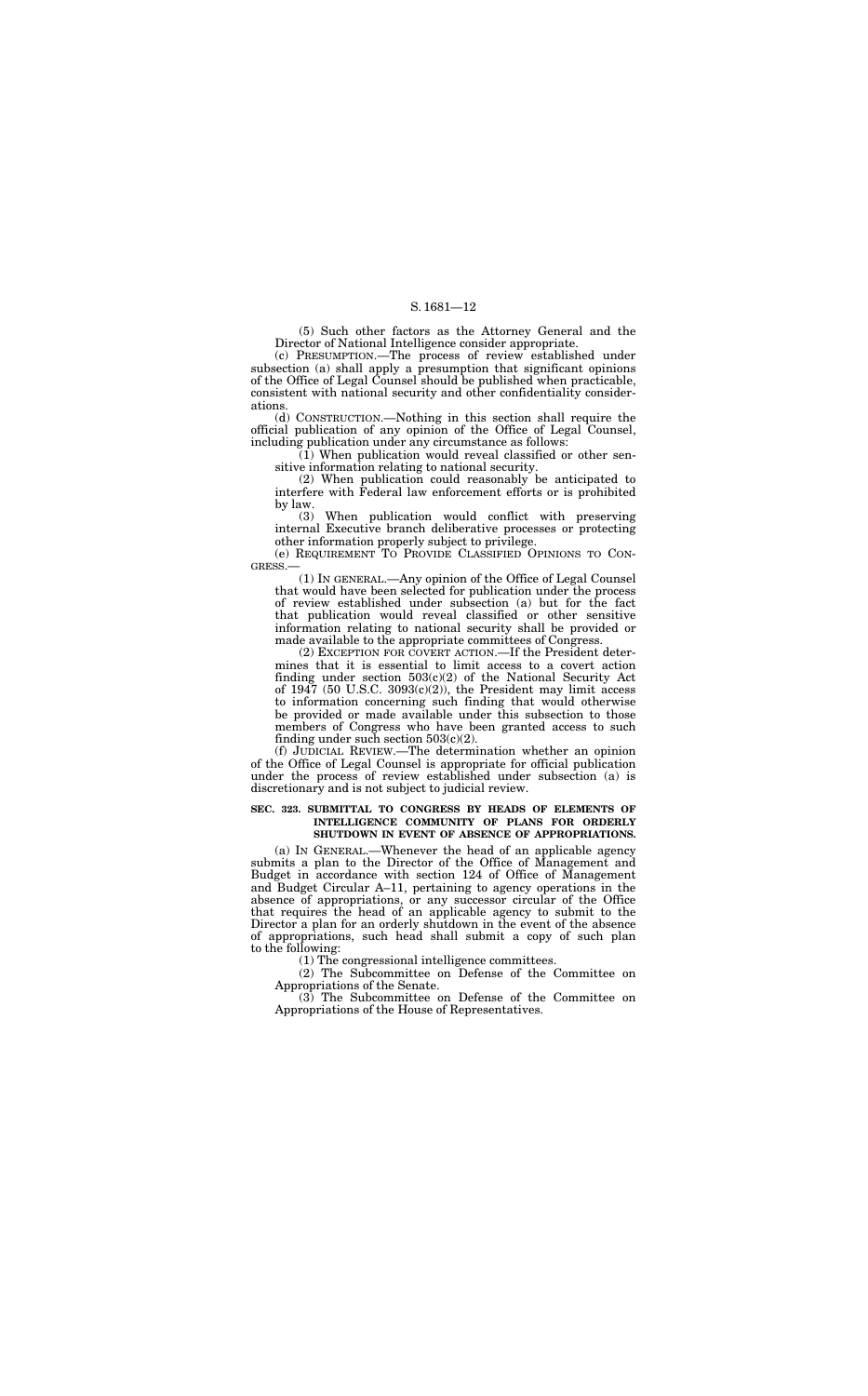(4) In the case of a plan for an element of the intelligence community that is within the Department of Defense, to—

(A) the Committee on Armed Services of the Senate; and

(B) the Committee on Armed Services of the House of Representatives.

(b) HEAD OF AN APPLICABLE AGENCY DEFINED.—In this section, the term ''head of an applicable agency'' includes the following:

(1) The Director of National Intelligence.

(2) The Director of the Central Intelligence Agency.

(3) Each head of each element of the intelligence community that is within the Department of Defense.

#### **SEC. 324. REPORTS ON CHEMICAL WEAPONS IN SYRIA.**

(a) IN GENERAL.—Not later than 30 days after the date of the enactment of this Act, the Director of National Intelligence shall submit to Congress a report on the Syrian chemical weapons program.

(b) ELEMENTS.—The report required under subsection (a) shall include the following elements:

(1) A comprehensive assessment of chemical weapon stockpiles in Syria, including names, types, and quantities of chemical weapons agents, types of munitions, and location and form of storage, production, and research and development facilities.

(2) A listing of key personnel associated with the Syrian chemical weapons program.

(3) An assessment of undeclared chemical weapons stockpiles, munitions, and facilities.

(4) An assessment of how these stockpiles, precursors, and delivery systems were obtained.

(5) A description of key intelligence gaps related to the Syrian chemical weapons program.

(6) An assessment of any denial and deception efforts on the part of the Syrian regime related to its chemical weapons program.

(c) PROGRESS REPORTS.—Every 90 days until the date that is 18 months after the date of the enactment of this Act, the Director of National Intelligence shall submit to Congress a progress report providing any material updates to the report required under subsection (a).

#### **SEC. 325. REPORTS TO THE INTELLIGENCE COMMUNITY ON PENETRA-TIONS OF NETWORKS AND INFORMATION SYSTEMS OF CERTAIN CONTRACTORS.**

(a) PROCEDURES FOR REPORTING PENETRATIONS.—The Director of National Intelligence shall establish procedures that require each cleared intelligence contractor to report to an element of the intelligence community designated by the Director for purposes of such procedures when a network or information system of such contractor that meets the criteria established pursuant to subsection (b) is successfully penetrated.

(b) NETWORKS AND INFORMATION SYSTEMS SUBJECT TO REPORTING.—The Director of National Intelligence shall, in consultation with appropriate officials, establish criteria for covered networks to be subject to the procedures for reporting system penetrations under subsection (a).

(c) PROCEDURE REQUIREMENTS.—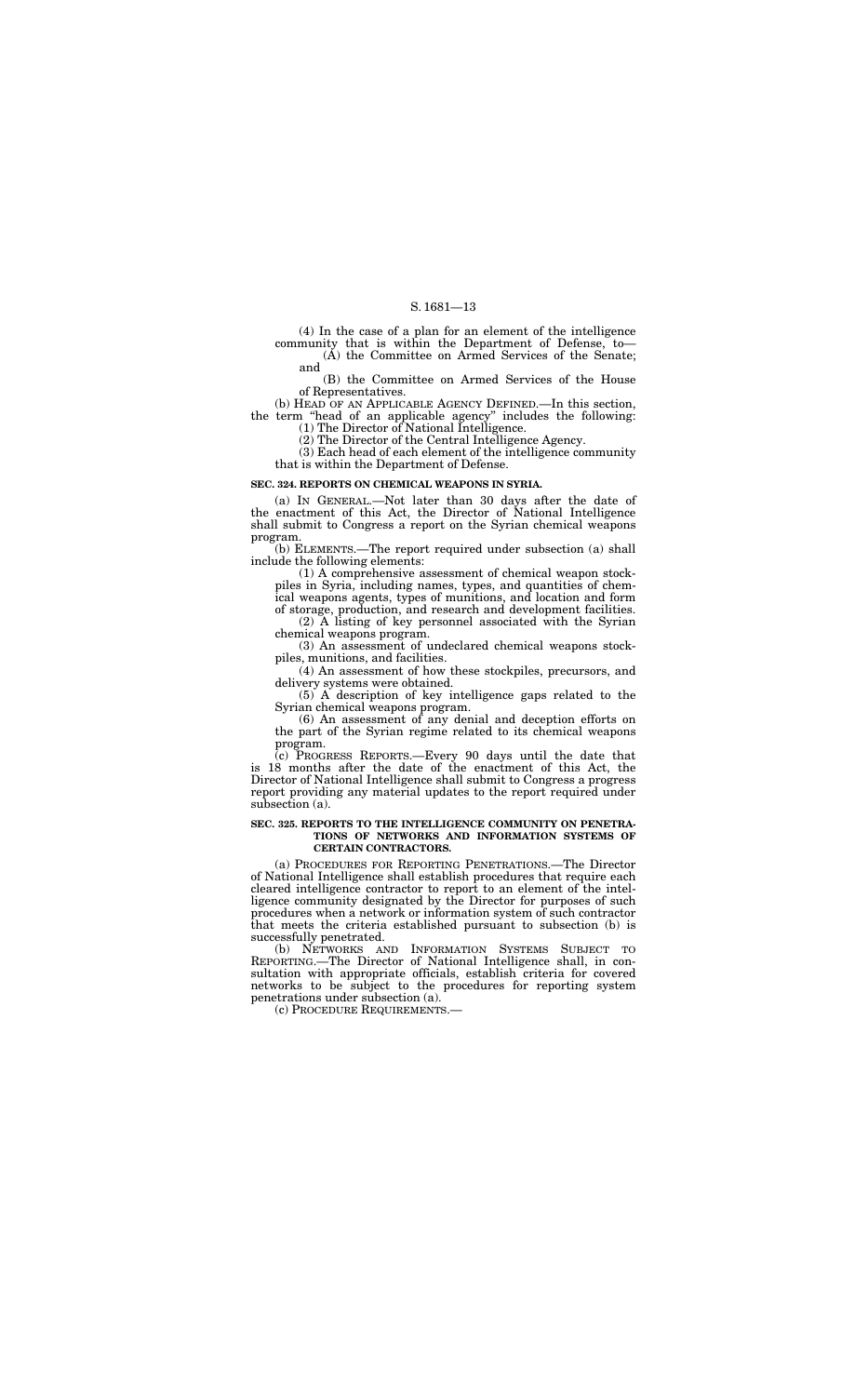(1) RAPID REPORTING.—The procedures established pursuant to subsection (a) shall require each cleared intelligence contractor to rapidly report to an element of the intelligence community designated pursuant to subsection (a) of each successful penetration of the network or information systems of such contractor that meet the criteria established pursuant to subsection (b). Each such report shall include the following:

(A) A description of the technique or method used in such penetration.

(B) A sample of the malicious software, if discovered and isolated by the contractor, involved in such penetration.

(C) A summary of information created by or for such element in connection with any program of such element that has been potentially compromised due to such penetration.

(2) ACCESS TO EQUIPMENT AND INFORMATION BY INTEL-LIGENCE COMMUNITY PERSONNEL.—The procedures established pursuant to subsection (a) shall—

(A) include mechanisms for intelligence community personnel to, upon request, obtain access to equipment or information of a cleared intelligence contractor necessary to conduct forensic analysis in addition to any analysis conducted by such contractor;

(B) provide that a cleared intelligence contractor is only required to provide access to equipment or information as described in subparagraph (A) to determine whether information created by or for an element of the intelligence community in connection with any intelligence community program was successfully exfiltrated from a network or information system of such contractor and, if so, what information was exfiltrated; and

(C) provide for the reasonable protection of trade secrets, commercial or financial information, and information that can be used to identify a specific person (other than the name of the suspected perpetrator of the penetration).

(3) LIMITATION ON DISSEMINATION OF CERTAIN INFORMA-TION.—The procedures established pursuant to subsection (a) shall prohibit the dissemination outside the intelligence community of information obtained or derived through such procedures that is not created by or for the intelligence community except—

(A) with the approval of the contractor providing such information;

(B) to the congressional intelligence committees or the Subcommittees on Defense of the Committees on Appropriations of the House of Representatives and the Senate for such committees and such Subcommittees to perform oversight; or

(C) to law enforcement agencies to investigate a penetration reported under this section.

(d) ISSUANCE OF PROCEDURES AND ESTABLISHMENT OF CRI-TERIA.—

(1) IN GENERAL.—Not later than 90 days after the date of the enactment of this Act, the Director of National Intelligence shall establish the procedures required under subsection (a) and the criteria required under subsection (b).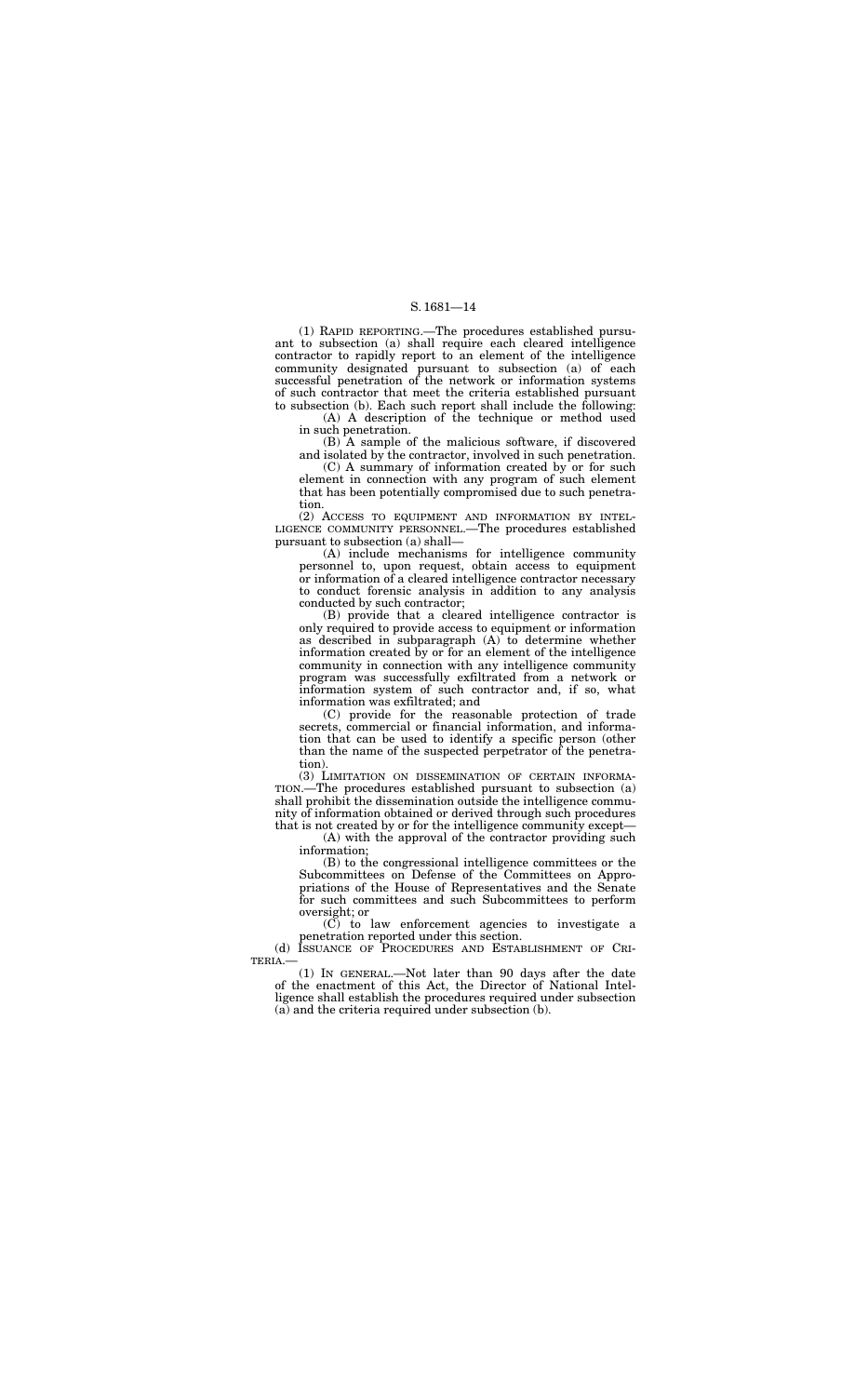(2) APPLICABILITY DATE.—The requirements of this section shall apply on the date on which the Director of National Intelligence establishes the procedures required under this section.

(e) COORDINATION WITH THE SECRETARY OF DEFENSE TO PRE-VENT DUPLICATE REPORTING.—Not later than 180 days after the date of the enactment of this Act, the Director of National Intelligence and the Secretary of Defense shall establish procedures to permit a contractor that is a cleared intelligence contractor and a cleared defense contractor under section 941 of the National Defense Authorization Act for Fiscal Year 2013 (Public Law 112– 239; 10 U.S.C. 2224 note) to submit a single report that satisfies the requirements of this section and such section 941 for an incident of penetration of network or information system.

(f) DEFINITIONS.—In this section:

(1) CLEARED INTELLIGENCE CONTRACTOR.—The term "cleared intelligence contractor" means a private entity granted clearance by the Director of National Intelligence or the head of an element of the intelligence community to access, receive, or store classified information for the purpose of bidding for a contract or conducting activities in support of any program of an element of the intelligence community.

(2) COVERED NETWORK.—The term ''covered network'' means a network or information system of a cleared intelligence contractor that contains or processes information created by or for an element of the intelligence community with respect to which such contractor is required to apply enhanced protection.

(g) SAVINGS CLAUSES.—Nothing in this section shall be construed to alter or limit any otherwise authorized access by government personnel to networks or information systems owned or operated by a contractor that processes or stores government data.

#### **SEC. 326. REPORT ON ELECTRONIC WASTE.**

(a) REPORT.—Not later than 90 days after the date of the enactment of this Act, the Director of National Intelligence shall submit to the congressional intelligence committees a report on the extent to which the intelligence community has implemented the recommendations of the Inspector General of the Intelligence Community contained in the report entitled ''Study of Intelligence Community Electronic Waste Disposal Practices'' issued in May 2013. Such report shall include an assessment of the extent to which the policies, standards, and guidelines of the intelligence community governing the proper disposal of electronic waste are applicable to covered commercial electronic waste that may contain classified information.

(b) DEFINITIONS.—In this section:

(1) COVERED COMMERCIAL ELECTRONIC WASTE.—The term "covered commercial electronic waste" means electronic waste of a commercial entity that contracts with an element of the intelligence community.

(2) ELECTRONIC WASTE.—The term ''electronic waste'' includes any obsolete, broken, or irreparable electronic device, including a television, copier, facsimile machine, tablet, telephone, computer, computer monitor, laptop, printer, scanner, and associated electrical wiring.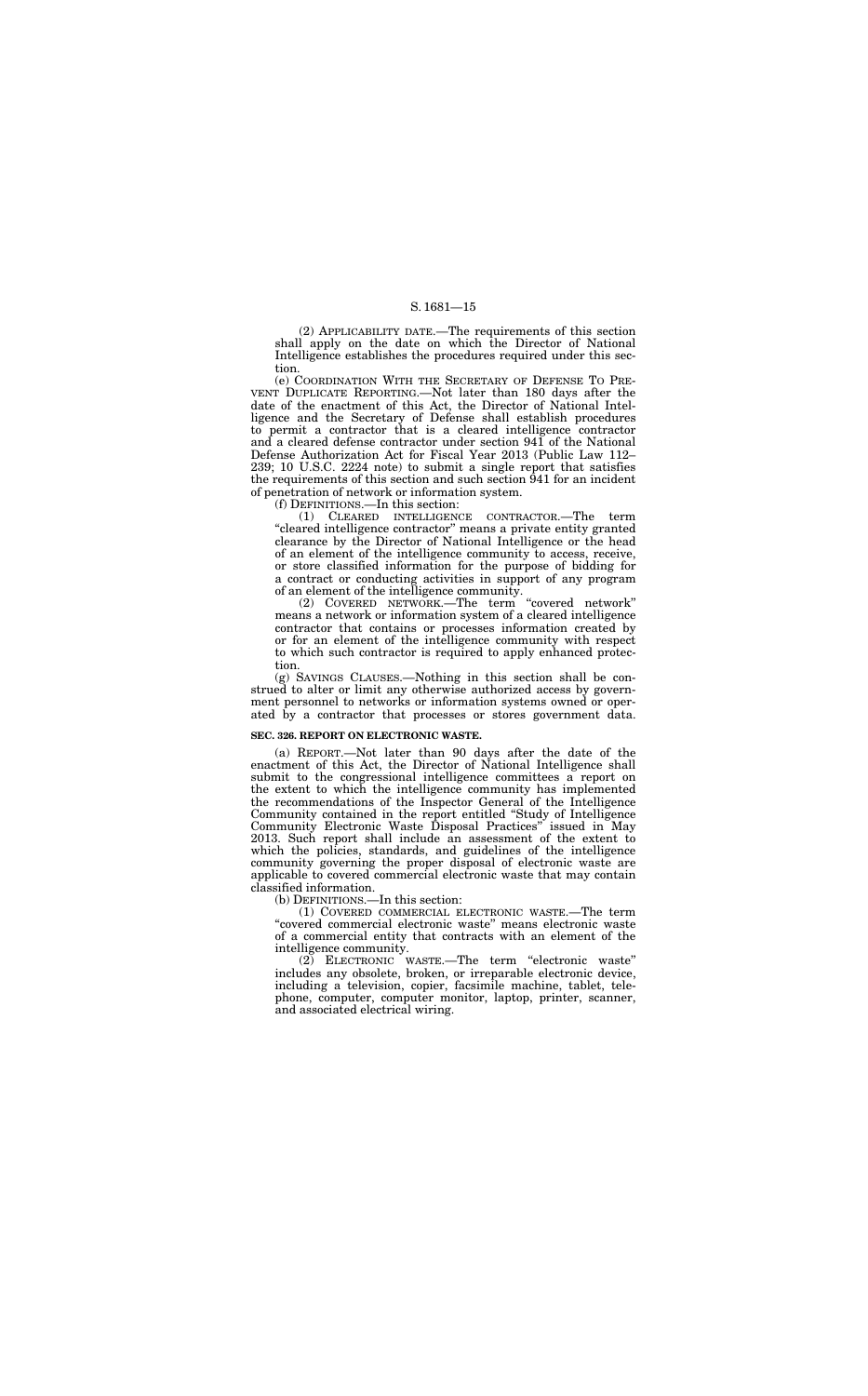#### **SEC. 327. PROMOTING STEM EDUCATION TO MEET THE FUTURE WORKFORCE NEEDS OF THE INTELLIGENCE COMMUNITY.**

(a) REPORT.—Not later than 180 days after the date of the enactment of this Act, the Director of National Intelligence shall submit to the Secretary of Education and the congressional intelligence committees a report describing the anticipated hiring needs of the intelligence community in the fields of science, technology, engineering, and mathematics, including cybersecurity and computer literacy. The report shall—

(1) describe the extent to which competitions, challenges, or internships at elements of the intelligence community that do not involve access to classified information may be utilized to promote education in the fields of science, technology, engineering, and mathematics, including cybersecurity and computer literacy, within high schools or institutions of higher education in the United States;

(2) include cost estimates for carrying out such competitions, challenges, or internships; and

(3) include strategies for conducting expedited security clearance investigations and adjudications for students at institutions of higher education for purposes of offering internships at elements of the intelligence community.

(a) REPEAL OF REPORTING REQUIREMENTS.— (1) THREAT OF ATTACK ON THE UNITED STATES USING WEAPONS OF MASS DESTRUCTION.—Section 114 of the National Security Act of 1947 (50 U.S.C. 3050) is amended by striking subsection (b).<br>(2) TREATY ON CONVENTIONAL ARMED FORCES IN EUROPE.-

(b) CONSIDERATION OF EXISTING PROGRAMS.—In developing the report under subsection (a), the Director shall take into consideration existing programs of the intelligence community, including the education programs of the National Security Agency and the Information Assurance Scholarship Program of the Department of Defense, as appropriate.

Section  $2(5)(E)$  of the Senate resolution advising and consenting to ratification of the Document Agreed Among the States Parties to the Treaty on Conventional Armed Forces in Europe

(c) DEFINITIONS.—In this section:

(1) HIGH SCHOOL.—The term ''high school'' mean a school that awards a secondary school diploma.

(2) INSTITUTION OF HIGHER EDUCATION.—The term ''institution of higher education'' has the meaning given the term in section 101(a) of the Higher Education Act of 1965 (20 U.S.C. 1001(a)).

(3) SECONDARY SCHOOL.—The term ''secondary school'' has the meaning given the term in section 9101 of the Elementary and Secondary Education Act of 1965 (20 U.S.C. 7801).

#### **SEC. 328. REPEAL OF THE TERMINATION OF NOTIFICATION REQUIRE-MENTS REGARDING THE AUTHORIZED DISCLOSURE OF NATIONAL INTELLIGENCE.**

Section 504 of the Intelligence Authorization Act for Fiscal Year 2013 (Public Law 112–277; 126 Stat. 2477) is amended by striking subsection (e).

#### **SEC. 329. REPEAL OR MODIFICATION OF CERTAIN REPORTING REQUIREMENTS.**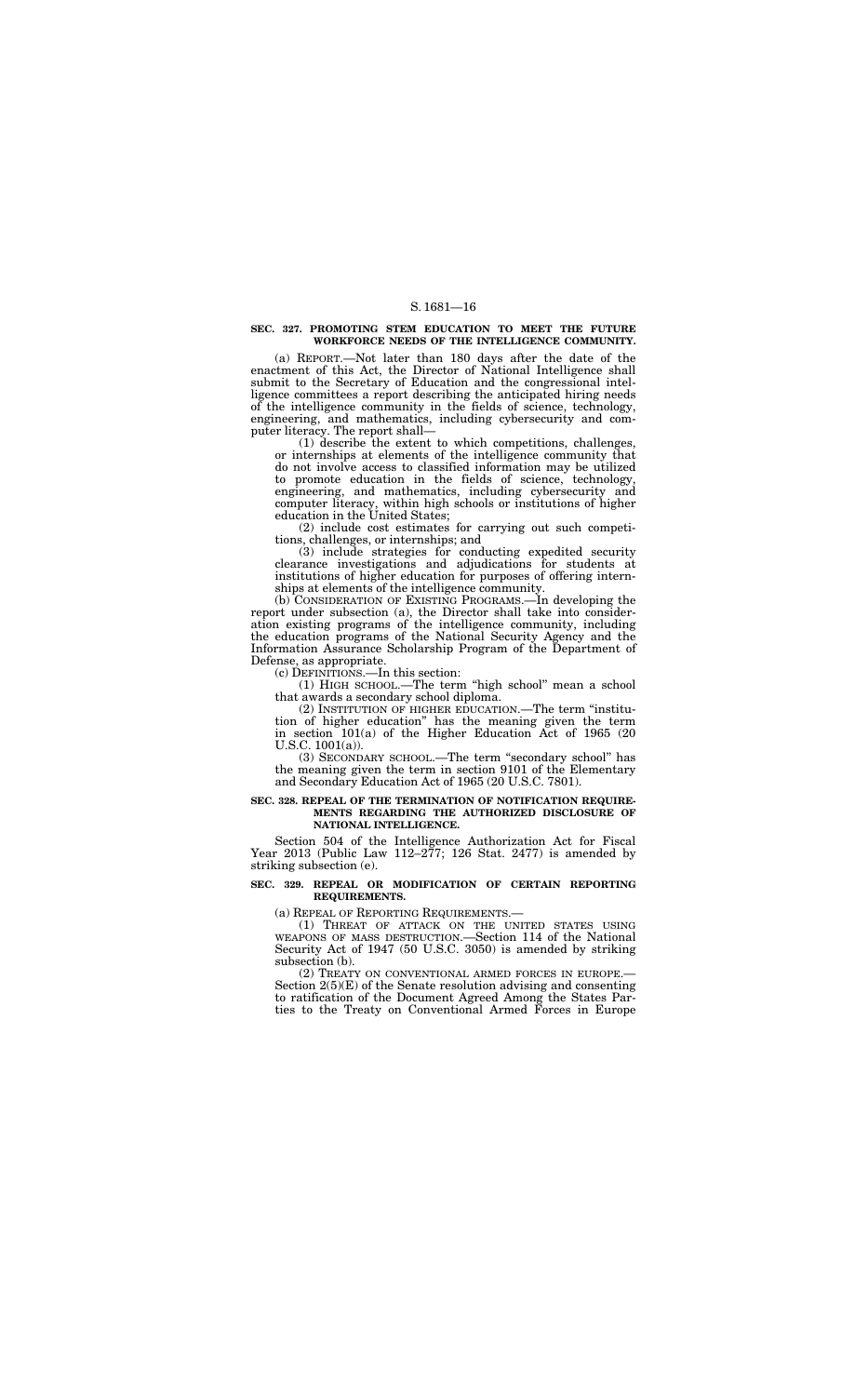(CFE) of November 19, 1990, adopted at Vienna May 31, 1996 (Treaty Doc. 105–5) (commonly referred to as the "CFE Flank Document''), 105th Congress, agreed to May 14, 1997, is repealed.

(b) MODIFICATION OF REPORTING REQUIREMENTS.—

(1) INTELLIGENCE ADVISORY COMMITTEES.—Section 410(b) of the Intelligence Authorization Act for Fiscal Year 2010 (50 U.S.C. 3309) is amended to read as follows:

"(b) NOTIFICATION OF ESTABLISHMENT OF ADVISORY COM-MITTEE.—The Director of National Intelligence and the Director of the Central Intelligence Agency shall each notify the congressional intelligence committees each time each such Director creates an advisory committee. Each notification shall include—

 $''(1)$  a description of such advisory committee, including the subject matter of such committee;

" $(2)$  a list of members of such advisory committee; and  $(3)$  in the case of an advisory committee created by the Director of National Intelligence, the reasons for a determination by the Director under section 4(b)(3) of the Federal Advisory Committee Act (5 U.S.C. App.) that an advisory committee cannot comply with the requirements of such Act.''.

(2) INTELLIGENCE INFORMATION SHARING.—Section 102A(g)(4) of the National Security Act of 1947 (50 U.S.C.  $3024(\tilde{g})(4)$ ) is amended to read as follows:

"(4) The Director of National Intelligence shall, in a timely manner, report to Congress any statute, regulation, policy, or practice that the Director believes impedes the ability of the Director to fully and effectively ensure maximum availability of access to intelligence information within the intelligence community consistent with the protection of the national security of the United States."

(3) INTELLIGENCE COMMUNITY BUSINESS SYSTEM TRANS-FORMATION.—Section 506D(j) of the National Security Act of 1947 (50 U.S.C. 3100(j)) is amended in the matter preceding paragraph (1) by striking "2015" and inserting "2014".

(4) ACTIVITIES OF PRIVACY AND CIVIL LIBERTIES OFFICERS.— Section 1062(f)(1) of the Intelligence Reform and Terrorism Prevention Act of 2004 (42 U.S.C. 2000ee– $1(f)(1)$ ) is amended in the matter preceding subparagraph (A) by striking ''quarterly" and inserting "semiannually"

(C) by redesignating paragraphs (1) through (5) as subsections (a) through (e), respectively;

(c) CONFORMING AMENDMENTS.—The National Security Act of 1947 (50 U.S.C. 3001 et seq.) is amended—

(1) in the table of contents in the first section, by striking the item relating to section 114 and inserting the following new item:

"Sec. 114. Annual report on hiring and retention of minority employees.";

(2) in section 114 (50 U.S.C. 3050)—

(A) by amending the heading to read as follows: ''**ANNUAL REPORT ON HIRING AND RETENTION OF MINORITY EMPLOYEES**'';

(B) by striking "(a) ANNUAL REPORT ON HIRING AND RETENTION OF MINORITY EMPLOYEES.-

(D) in subsection (b) (as so redesignated)—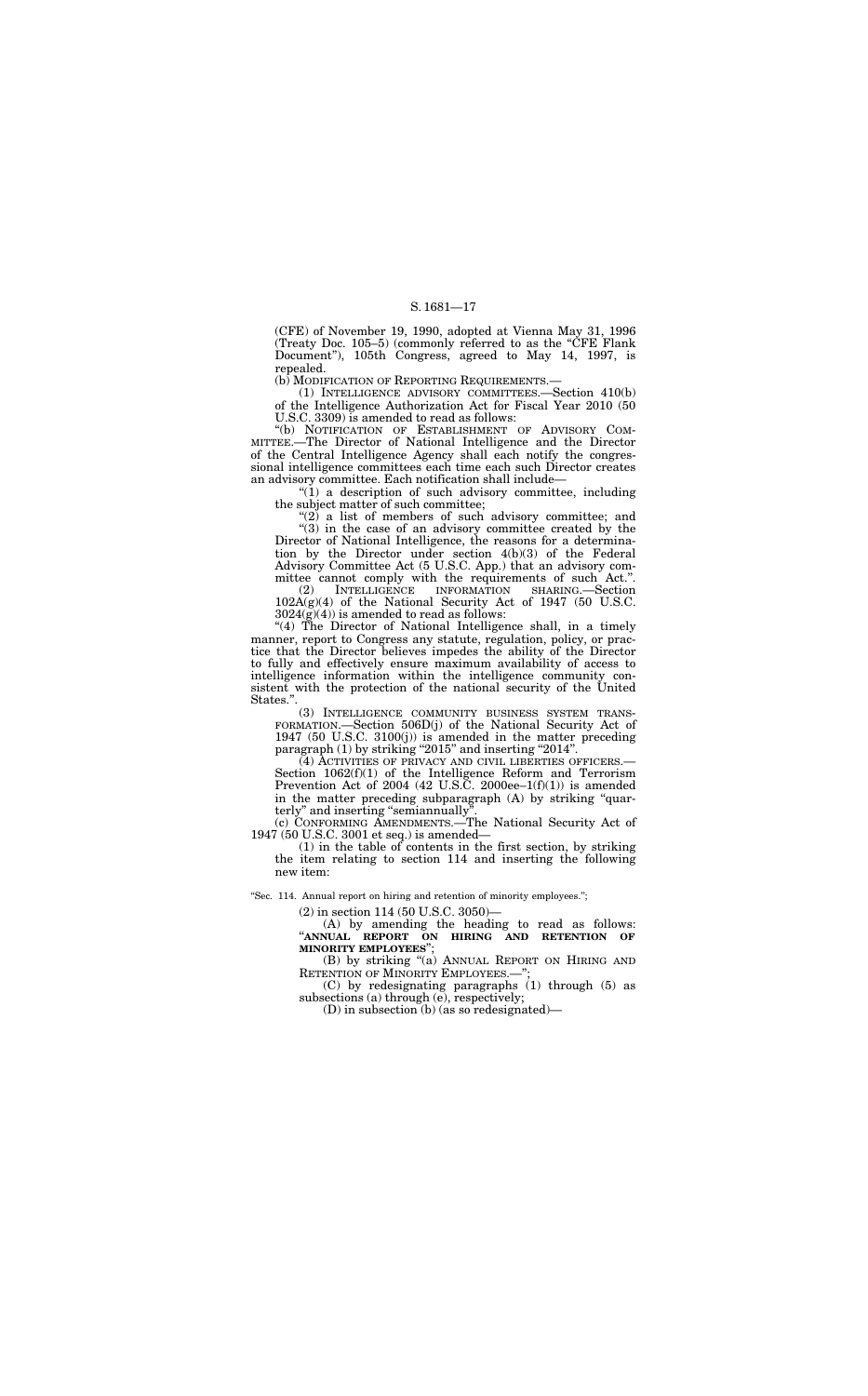(i) by redesignating subparagraphs (A) through (C) as paragraphs  $(1)$  through  $(3)$ , respectively; and

(ii) in paragraph  $(2)$  (as so redesignated)-

(E) in subsection (d) (as redesignated by subparagraph (C) of this paragraph), by striking ''subsection'' and inserting "section"; and

(I) by redesignating clauses (i) and (ii) as subparagraphs (A) and (B), respectively; and

(II) in the matter preceding subparagraph (A) (as so redesignated), by striking ''clauses (i) and

(ii)" and inserting "subparagraphs  $(A)$  and  $(B)$ ";

(ii) by striking "subsection," and inserting "section''; and

(i) by striking "(1) The date" and inserting "The date'';

(ii) by striking "subsection  $(c)(1)(A)$ " and inserting "subsection  $(c)(1)$ ";

(iv) by redesignating subparagraphs (A) through  $(F)$  as paragraphs  $(1)$  through  $(6)$ , respectively;

 $(B)$  in subsection  $(c)(1)$ –

(F) in subsection (e) (as redesignated by subparagraph (C) of this paragraph)—

(i) by striking " $(A)$  Except" and inserting "Except"; and

(i) by redesignating subparagraphs (A) through (C) as paragraphs (1) through (3), respectively; and

(3) in section 507 (50 U.S.C. 3106)—

 $(A)$  in subsection  $(a)$ 

(iii) by striking paragraph (2); and

(ii) by striking subparagraph (B); and

(C) in subsection  $\ddot{d}(1)$ –

(i) in subparagraph (A)—

(I) by striking "subsection  $(a)(1)$ " and inserting "subsection (a)"; and

(II) by inserting "and" after "March 1;";

(ii) by striking subparagraph (B); and

(iii) by redesignating subparagraph (C) as subparagraph (B).

## **TITLE IV—MATTERS RELATING TO ELE-MENTS OF THE INTELLIGENCE COM-MUNITY**

## **Subtitle A—National Security Agency**

**SEC. 401. APPOINTMENT OF THE DIRECTOR OF THE NATIONAL SECU-RITY AGENCY.** 

(a) DIRECTOR OF THE NATIONAL SECURITY AGENCY.—Section 2 of the National Security Agency Act of 1959 (50 U.S.C. 3602) is amended—

(1) by inserting ''(b)'' before ''There''; and

(2) by inserting before subsection (b), as so designated by paragraph (1), the following:

 $\mathcal{L}(\mathbf{a})$  There is a Director of the National Security Agency.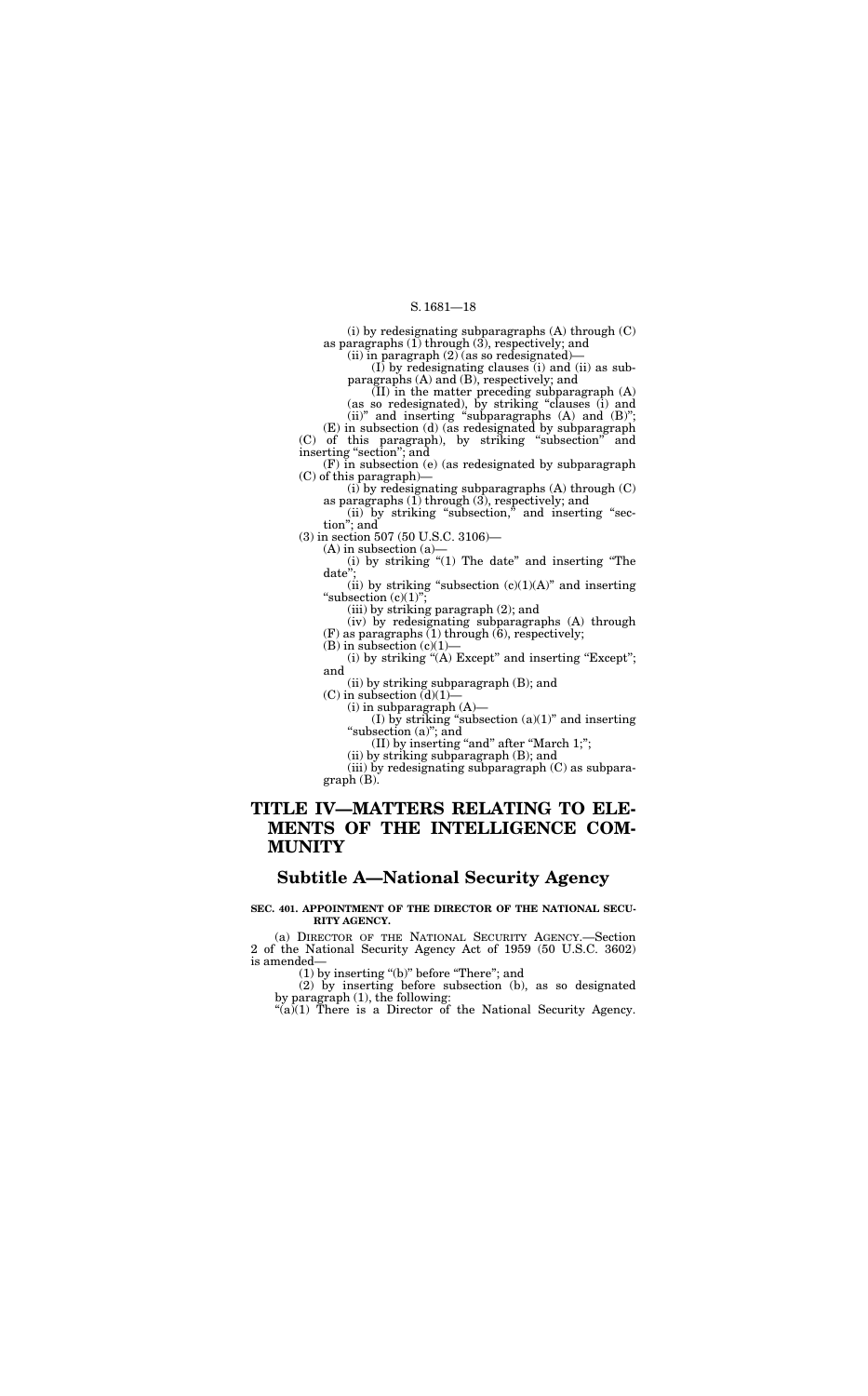''(2) The Director of the National Security Agency shall be appointed by the President, by and with the advice and consent of the Senate.

"(3) The Director of the National Security Agency shall be the head of the National Security Agency and shall discharge such functions and duties as are provided by this Act or otherwise by law or executive order.".<br>(b) POSITION OF IMPORTANCE AND RESPONSIBILITY.—

(1) IN GENERAL.—The President may designate the Director of the National Security Agency as a position of importance and responsibility under section 601 of title 10, United States Code.

(A) in paragraph (1), by striking "or the Federal Cochairpersons of the Commissions established under section 15301 of title 40, United States Code;'' and inserting ''the Federal Cochairpersons of the Commissions established under section 15301 of title 40, United States Code; the Director of the National Security Agency;''; and

(2) EFFECTIVE DATE.—Paragraph (1) shall take effect on the date of the enactment of this Act.

#### **SEC. 402. APPOINTMENT OF THE INSPECTOR GENERAL OF THE NATIONAL SECURITY AGENCY.**

 $(B)$  in paragraph  $(2)$ , by striking "or the Commissions" established under section 15301 of title 40, United States Code,'' and inserting ''the Commissions established under section 15301 of title 40, United States Code, the National Security Agency,''.

The Inspector General Act of 1978 (5 U.S.C. App.) is amended—  $(1)$  in section 8G(a)(2), by striking "the National Security Agency,''; and

 $(2)$  in section  $12-$ 

#### **SEC. 403. EFFECTIVE DATE AND APPLICABILITY.**

(a) IN GENERAL.—Except as otherwise specifically provided, the amendments made by sections 401 and 402 shall take effect on October 1, 2014, and shall apply upon the earlier of—

(1) in the case of section 401—

(A) the date of the first nomination by the President of an individual to serve as the Director of the National Security Agency that occurs on or after October 1, 2014; or

(B) the date of the cessation of the performance of the duties of the Director of the National Security Agency by the individual performing such duties on October 1, 2014; and

(2) in the case of section 402—

(A) the date of the first nomination by the President of an individual to serve as the Inspector General of the National Security Agency that occurs on or after October 1, 2014; or

(B) the date of the cessation of the performance of the duties of the Inspector General of the National Security Agency by the individual performing such duties on October 1, 2014.

(b) EXCEPTION FOR INITIAL NOMINATIONS.—Notwithstanding paragraph  $(1)(A)$  or  $(2)(A)$  of subsection (a), an individual serving as the Director of the National Security Agency or the Inspector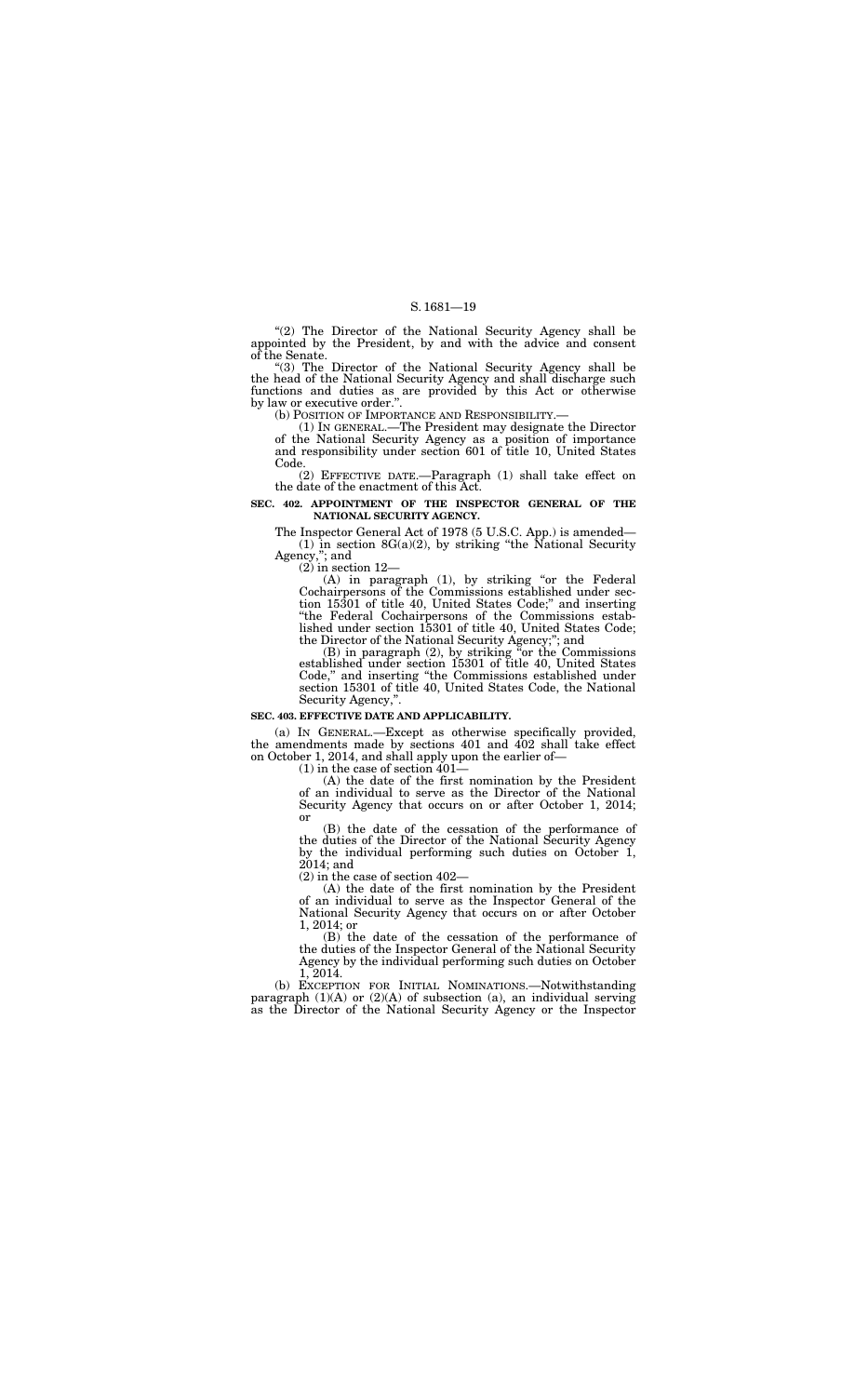General of the National Security Agency on the date that the President first nominates an individual for such position on or after October 1, 2014, may continue to perform in that position after such date of nomination and until the individual appointed to the position, by and with the advice and consent of the Senate, assumes the duties of the position.

(c) INCUMBENT INSPECTOR GENERAL.—The individual serving as Inspector General of the National Security Agency on the date of the enactment of this Act shall be eligible to be appointed by the President to a new term of service under section 3 of the Inspector General Act of 1978 (5 U.S.C. App.), by and with the advice and consent of the Senate.

"(a) IN GENERAL.—There is a Director of the National Reconnaissance Office.

## **Subtitle B—National Reconnaissance Office**

#### **SEC. 411. APPOINTMENT OF THE DIRECTOR OF THE NATIONAL RECON-NAISSANCE OFFICE.**

(b) POSITION OF IMPORTANCE AND RESPONSIBILITY. (1) IN GENERAL.—The President may designate the Director of the National Reconnaissance Office as a position of impor-

(a) IN GENERAL.—The National Security Act of 1947 (50 U.S.C. 3001 et seq.) is amended by adding after section 106 the following:

(c) TABLE OF CONTENTS AMENDMENT.—The table of contents in the first section of the National Security Act of 1947 (50 U.S.C. 3001 et seq.) is amended by inserting after the item relating to section 106 the following:

#### **''SEC. 106A. DIRECTOR OF THE NATIONAL RECONNAISSANCE OFFICE.**

''(b) APPOINTMENT.—The Director of the National Reconnaissance Office shall be appointed by the President, by and with the advice and consent of the Senate.

> $(A)$  in paragraph  $(1)$ , by inserting "or the Director of the National Reconnaissance Office;" before "as the case may be;''; and

''(c) FUNCTIONS AND DUTIES.—The Director of the National Reconnaissance Office shall be the head of the National Reconnaissance Office and shall discharge such functions and duties as are provided by this Act or otherwise by law or executive order.''.

tance and responsibility under section 601 of title 10, United States Code.

(2) EFFECTIVE DATE.—Paragraph (1) shall take effect on the date of the enactment of this Act.

''Sec. 106A. Director of the National Reconnaissance Office.''.

#### **SEC. 412. APPOINTMENT OF THE INSPECTOR GENERAL OF THE NATIONAL RECONNAISSANCE OFFICE.**

The Inspector General Act of 1978 (5 U.S.C. App.)—

(1) in section 8G(a)(2), as amended by section 402, is further amended by striking ''the National Reconnaissance Office,''; and

(2) in section 12, as amended by section 402, is further amended—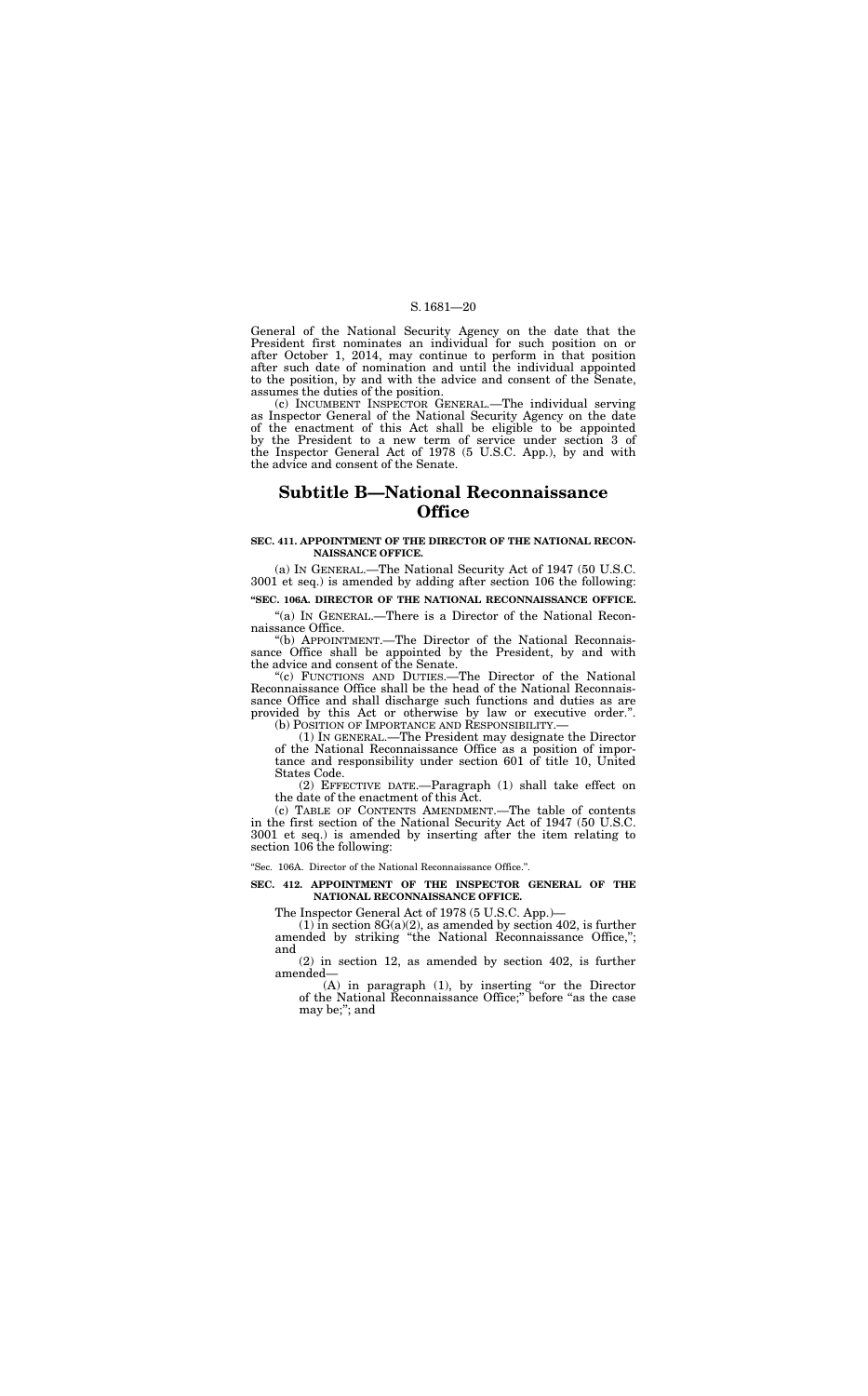(B) in paragraph (2), by inserting "or the National Reconnaissance Office," before "as the case may be;".

#### **SEC. 413. EFFECTIVE DATE AND APPLICABILITY.**

(a) IN GENERAL.—The amendments made by sections 411 and 412 shall take effect on October 1, 2014, and shall apply upon the earlier of—

(1) in the case of section 411—

(A) the date of the first nomination by the President of an individual to serve as the Director of the National Reconnaissance Office that occurs on or after October 1, 2014; or

(B) the date of the cessation of the performance of the duties of the Director of the National Reconnaissance Office by the individual performing such duties on October 1, 2014; and

(2) in the case of section 412—

(A) the date of the first nomination by the President of an individual to serve as the Inspector General of the National Reconnaissance Office that occurs on or after October 1, 2014; or

(B) the date of the cessation of the performance of the duties of the Inspector General of the National Reconnaissance Office by the individual performing such duties on October 1, 2014.

(1) by striking the section heading and inserting ''GIFTS, DEVISES, AND BEQUESTS"

 $(2)$  in subsection  $(a)(2)$ 

(A) by inserting ''by the Director as a gift to the Agency'' after "accepted"; and

(3) in subsection (b), by striking ''this section,'' and inserting "subsection  $(a)$ ,";

(b) EXCEPTION FOR INITIAL NOMINATIONS.—Notwithstanding paragraph (1)(A) or (2)(A) of subsection (a), an individual serving as the Director of the National Reconnaissance Office or the Inspector General of the National Reconnaissance Office on the date that the President first nominates an individual for such position on or after October 1, 2014, may continue to perform in that position after such date of nomination and until the individual appointed to the position, by and with the advice and consent of the Senate, assumes the duties of the position.

(c) INCUMBENT INSPECTOR GENERAL.—The individual serving as Inspector General of the National Reconnaissance Office on the date of the enactment of this Act shall be eligible to be appointed by the President to a new term of service under section 3 of the Inspector General Act of 1978 (5 U.S.C. App.), by and with the advice and consent of the Senate.

## **Subtitle C—Central Intelligence Agency**

#### **SEC. 421. GIFTS, DEVISES, AND BEQUESTS.**

Section 12 of the Central Intelligence Agency Act of 1949 (50 U.S.C. 3512) is amended—

> (B) by striking ''this section'' and inserting ''this subsection'';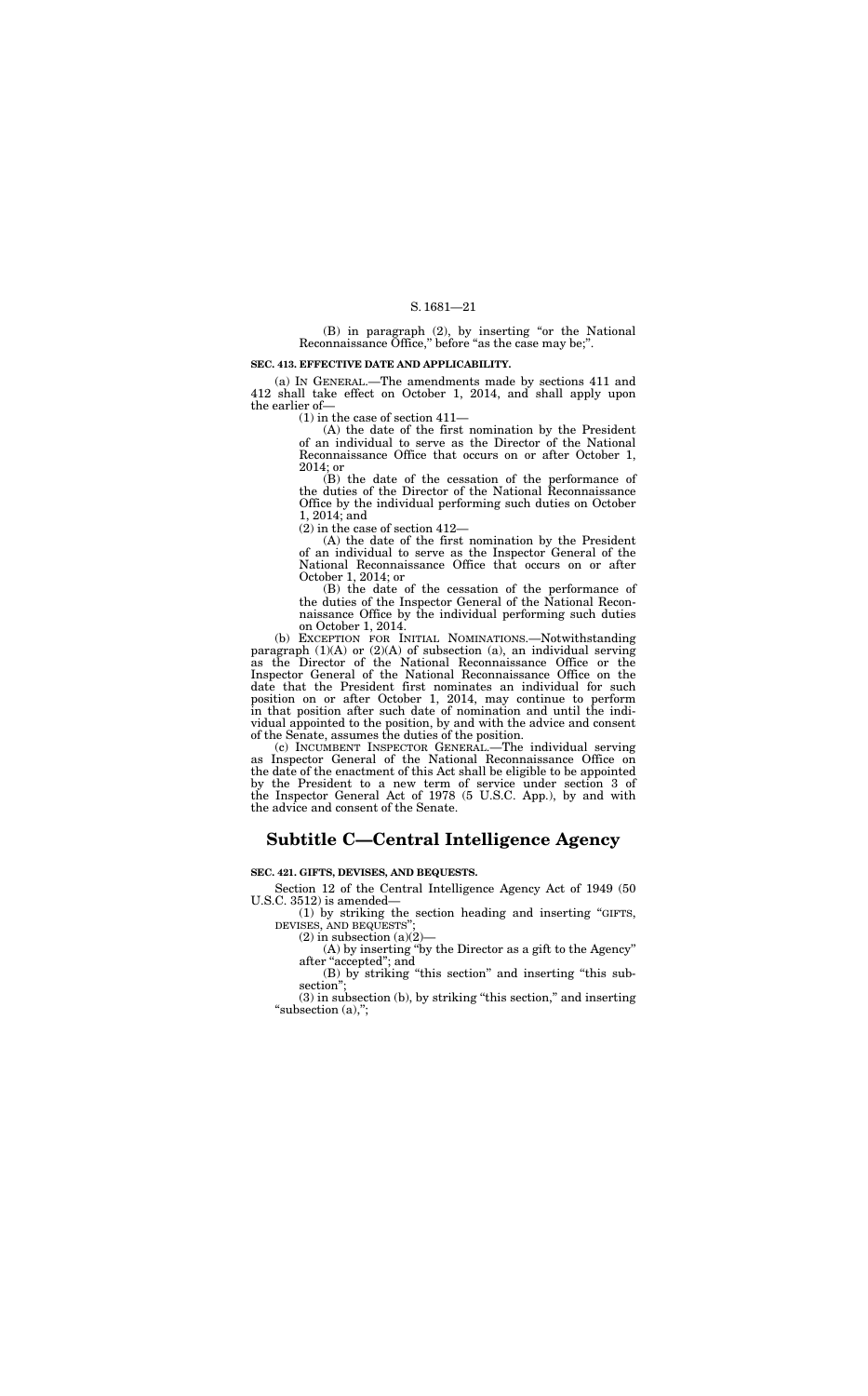(4) in subsection (c), by striking ''this section,'' and inserting "subsection (a),";

(5) in subsection (d), by striking ''this section'' and inserting "subsection (a)";

(6) by redesignating subsection (f) as subsection (g); and (7) by inserting after subsection (e) the following:

" $(f)(1)$  The Director may engage in fundraising in an official capacity for the benefit of nonprofit organizations that provide support to surviving family members of deceased Agency employees or that otherwise provide support for the welfare, education, or recreation of Agency employees, former Agency employees, or their family members.

 $\tilde{C}(2)$  In this subsection, the term 'fundraising' means the raising of funds through the active participation in the promotion, production, or presentation of an event designed to raise funds and does not include the direct solicitation of money by any other means.''.

Section 102A(j) of the National Security Act of 1947 (50 U.S.C.  $3024(j)$ ) is amended—

 $(2)$  in paragraph  $(3)$ , by striking "; and" and inserting a semicolon;

## **TITLE V—SECURITY CLEARANCE REFORM**

#### **SEC. 501. CONTINUOUS EVALUATION AND SHARING OF DEROGATORY INFORMATION REGARDING PERSONNEL WITH ACCESS TO CLASSIFIED INFORMATION.**

(1) in the heading, by striking ''SENSITIVE COMPARTMENTED INFORMATION'' and inserting ''CLASSIFIED INFORMATION'';

(3) in paragraph (4), by striking the period and inserting a semicolon; and

(4) by adding at the end the following new paragraphs:

''(5) ensure that the background of each employee or officer of an element of the intelligence community, each contractor to an element of the intelligence community, and each individual employee of such a contractor who has been determined to be eligible for access to classified information is monitored on a continual basis under standards developed by the Director, including with respect to the frequency of evaluation, during the period of eligibility of such employee or officer of an element of the intelligence community, such contractor, or such individual employee to such a contractor to determine whether such employee or officer of an element of the intelligence community, such contractor, and such individual employee of such a contractor continues to meet the requirements for eligibility for access to classified information; and

''(6) develop procedures to require information sharing between elements of the intelligence community concerning potentially derogatory security information regarding an employee or officer of an element of the intelligence community, a contractor to an element of the intelligence community, or an individual employee of such a contractor that may impact the eligibility of such employee or officer of an element of the intelligence community, such contractor, or such individual employee of such a contractor for a security clearance.''.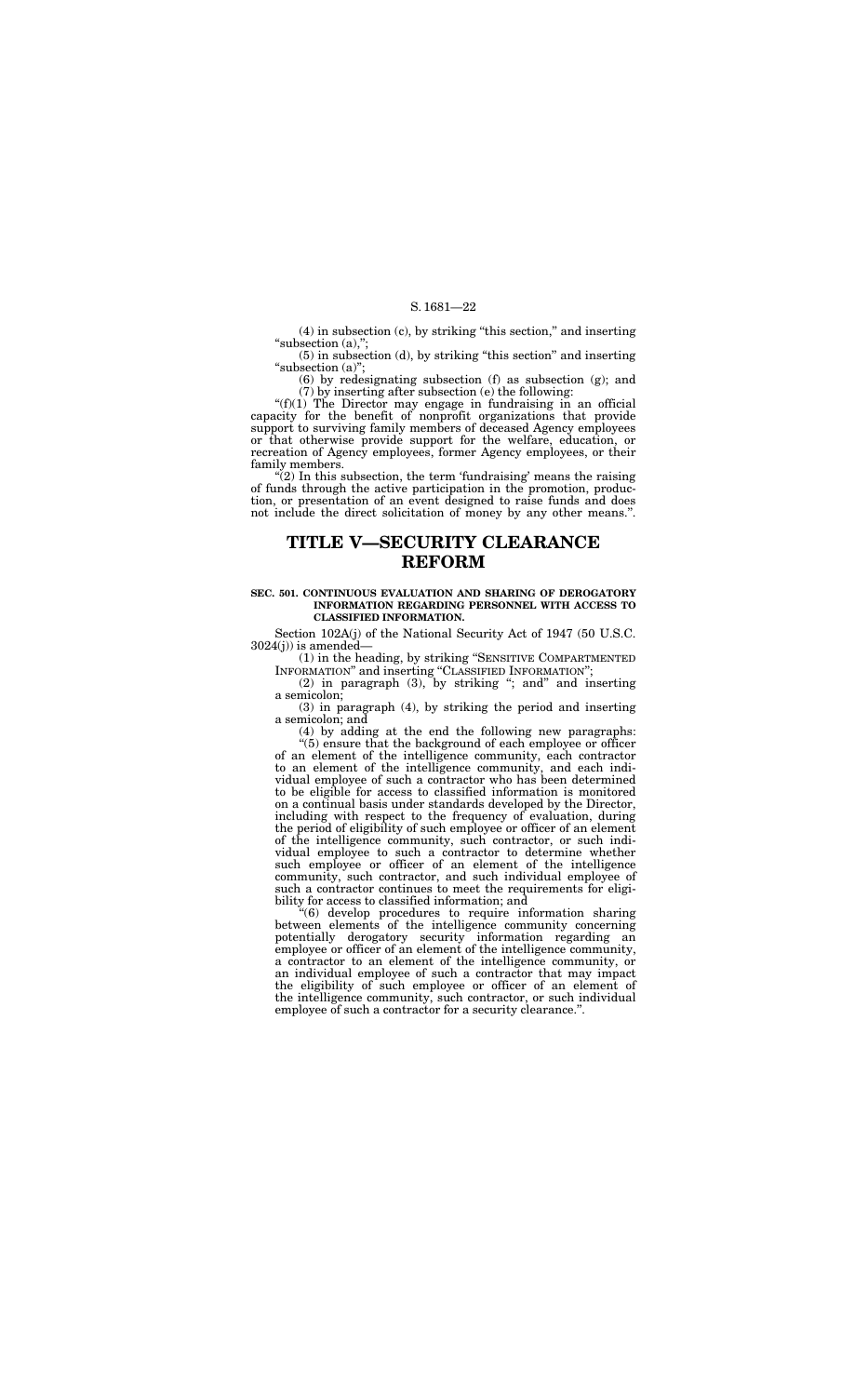#### **SEC. 502. REQUIREMENTS FOR INTELLIGENCE COMMUNITY CONTRAC-TORS.**

(a) REQUIREMENTS.—Section 102A of the National Security Act of 1947 (50 U.S.C. 3024) is amended by adding at the end the following new subsection:

"(x) REQUIREMENTS FOR INTELLIGENCE COMMUNITY CONTRAC-TORS.—The Director of National Intelligence, in consultation with the head of each department of the Federal Government that contains an element of the intelligence community and the Director of the Central Intelligence Agency, shall—

"(1) ensure that—

 $(A)$  any contractor to an element of the intelligence community with access to a classified network or classified information develops and operates a security plan that is consistent with standards established by the Director of National Intelligence for intelligence community networks; and

"(2) conduct periodic assessments of each security plan required under paragraph  $(1)(A)$  to ensure such security plan complies with the requirements of such paragraph; and

''(3) ensure that the insider threat detection capabilities and insider threat policies of the intelligence community apply to facilities of contractors with access to a classified network."

''(B) each contract awarded by an element of the intelligence community includes provisions requiring the contractor comply with such plan and such standards;

(b) APPLICABILITY.—The amendment made by subsection (a) shall apply with respect to contracts entered into or renewed after the date of the enactment of this Act.

#### **SEC. 503. TECHNOLOGY IMPROVEMENTS TO SECURITY CLEARANCE PROCESSING.**

(a) IN GENERAL.—The Director of National Intelligence, in consultation with the Secretary of Defense and the Director of the Office of Personnel Management, shall conduct an analysis of the relative costs and benefits of potential improvements to the process for investigating persons who are proposed for access to classified information and adjudicating whether such persons satisfy the criteria for obtaining and retaining access to such information.

(b) CONTENTS OF ANALYSIS.—In conducting the analysis required by subsection (a), the Director of National Intelligence shall evaluate the costs and benefits associated with—

(1) the elimination of manual processes in security clearance investigations and adjudications, if possible, and automating and integrating the elements of the investigation process, including—

(A) the clearance application process;

(B) case management;

(C) adjudication management;

(D) investigation methods for the collection, analysis, storage, retrieval, and transfer of data and records; and

(E) records management for access and eligibility determinations;

(2) the elimination or reduction, if possible, of the use of databases and information sources that cannot be accessed and processed automatically electronically, or modification of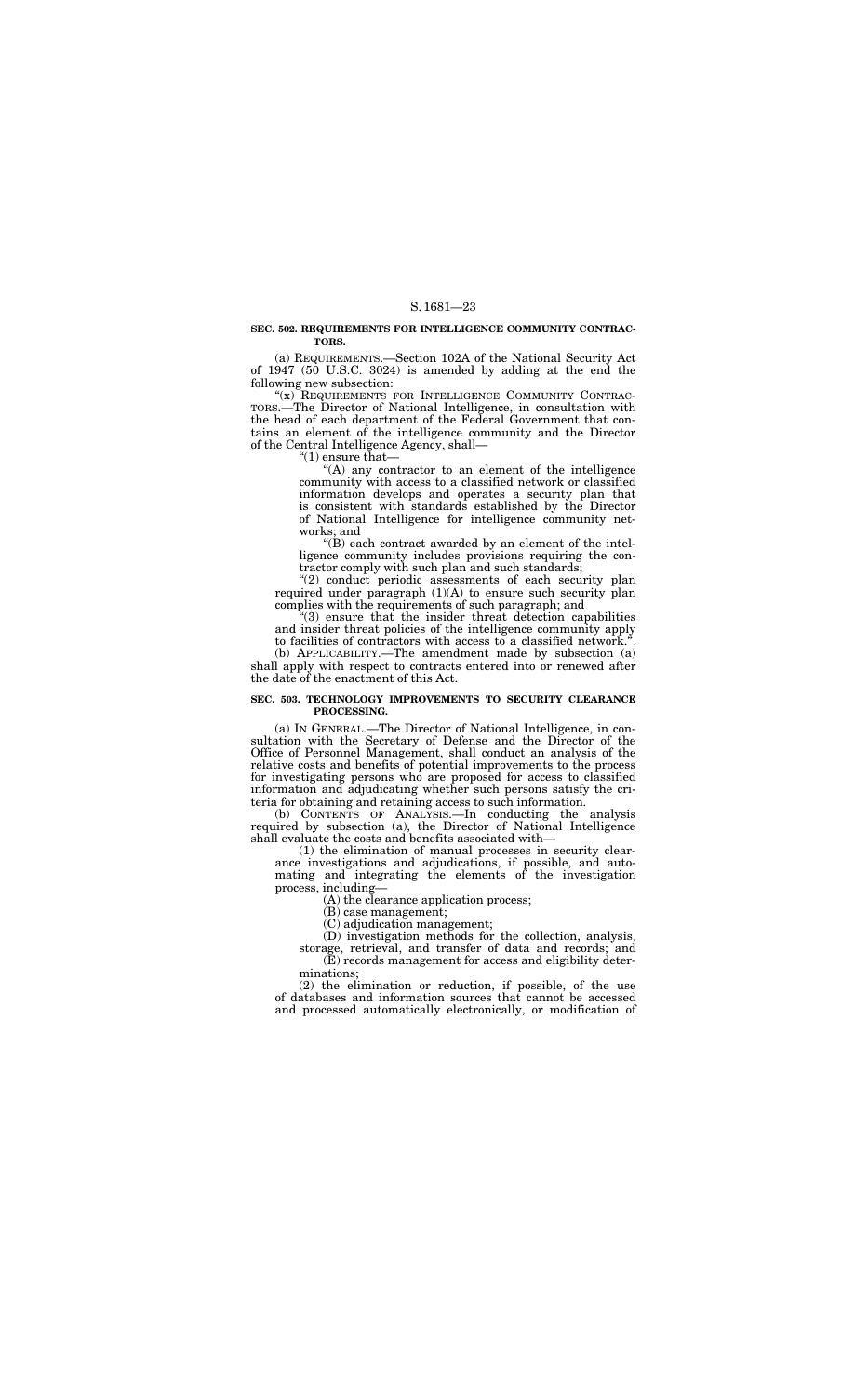such databases and information sources, to enable electronic access and processing;

(3) the use of government-developed and commercial technology for continuous monitoring and evaluation of government and commercial data sources that can identify and flag information pertinent to adjudication guidelines and eligibility determinations;

(5) the establishment of an authoritative central repository of personnel security information that is accessible electronically at multiple levels of classification and eliminates technical barriers to rapid access to information necessary for eligibility determinations and reciprocal recognition thereof:

(4) the standardization of forms used for routine reporting required of cleared personnel (such as travel, foreign contacts, and financial disclosures) and use of continuous monitoring technology to access databases containing such reportable information to independently obtain and analyze reportable data and events;

(6) using digitally processed fingerprints, as a substitute for ink or paper prints, to reduce error rates and improve portability of data;

(7) expanding the use of technology to improve an applicant's ability to discover the status of a pending security clearance application or reinvestigation; and

(8) using government and publicly available commercial data sources, including social media, that provide independent information pertinent to adjudication guidelines to improve quality and timeliness, and reduce costs, of investigations and reinvestigations.

(c) REPORT TO CONGRESS.—Not later than 6 months after the date of the enactment of this Act, the Director of National Intelligence shall submit to the appropriate committees of Congress a report on the analysis required by subsection (a).

#### **SEC. 504. REPORT ON RECIPROCITY OF SECURITY CLEARANCES.**

The head of the entity selected pursuant to section 3001(b) of the Intelligence Reform and Terrorism Prevention Act of 2004 (50 U.S.C. 3341(b)) shall submit to the appropriate committees of Congress a report each year through 2017 that describes for the preceding year—

(1) the periods of time required by authorized adjudicative agencies for accepting background investigations and determinations completed by an authorized investigative entity or authorized adjudicative agency;

(2) the total number of cases in which a background investigation or determination completed by an authorized investigative entity or authorized adjudicative agency is accepted by another agency;

(3) the total number of cases in which a background investigation or determination completed by an authorized investigative entity or authorized adjudicative agency is not accepted by another agency; and

(4) such other information or recommendations as the head of the entity selected pursuant to such section 3001(b) considers appropriate.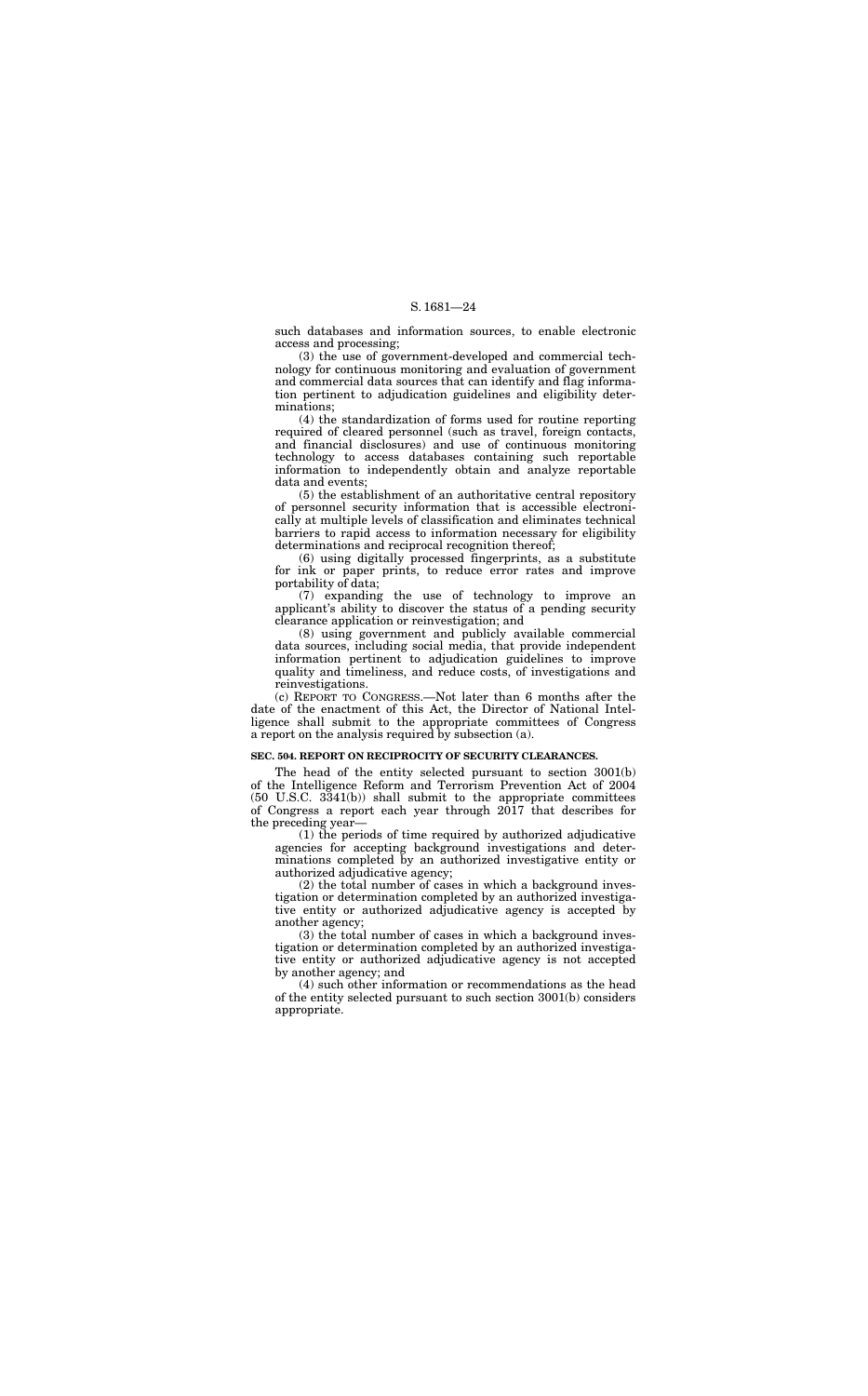#### **SEC. 505. IMPROVING THE PERIODIC REINVESTIGATION PROCESS.**

(a) IN GENERAL.—Not later than 180 days after the date of the enactment of this Act, and annually thereafter until December 31, 2017, the Director of National Intelligence, in consultation with the Secretary of Defense and the Director of the Office of Personnel Management, shall transmit to the appropriate committees of Congress a strategic plan for updating the process for periodic reinvestigations consistent with a continuous evaluation program.

(b) CONTENTS.—The plan required by subsection (a) shall include—

(1) an analysis of the costs and benefits associated with conducting periodic reinvestigations;

(5) an analysis of how many personnel with out-of-scope background investigations are employed by, or contracted or detailed to, each element of the intelligence community.

(c) PERIODIC REINVESTIGATIONS DEFINED.—In this section, the term ''periodic reinvestigations'' has the meaning given that term in section 3001(a) of the Intelligence Reform and Terrorism Prevention Act of 2004 (50 U.S.C. 3341(a)).

(2) an analysis of the costs and benefits associated with replacing some or all periodic reinvestigations with a program of continuous evaluation;

In this title, the term "appropriate committees of Congress" means—

(3) a determination of how many risk-based and ad hoc periodic reinvestigations are necessary on an annual basis for each component of the Federal Government with employees with security clearances;

(4) an analysis of the potential benefits of expanding the Government's use of continuous evaluation tools as a means of improving the effectiveness and efficiency of procedures for confirming the eligibility of personnel for continued access to classified information; and

"(1) AGENCY.—The term 'agency' means an executive department or independent establishment, as defined under

#### **SEC. 506. APPROPRIATE COMMITTEES OF CONGRESS DEFINED.**

(1) the congressional intelligence committees;

(2) the Committee on Armed Services and the Committee on Homeland Security and Governmental Affairs of the Senate; and

(3) the Committee on Armed Services and the Committee on Homeland Security of the House of Representatives.

## **TITLE VI—INTELLIGENCE COMMUNITY WHISTLEBLOWER PROTECTIONS**

#### **SEC. 601. PROTECTION OF INTELLIGENCE COMMUNITY WHISTLE-BLOWERS.**

(a) IN GENERAL.—Title XI of the National Security Act of 1947 (50 U.S.C. 3231 et seq.) is amended by adding at the end the following new section:

#### **''SEC. 1104. PROHIBITED PERSONNEL PRACTICES IN THE INTEL-LIGENCE COMMUNITY.**

''(a) DEFINITIONS.—In this section: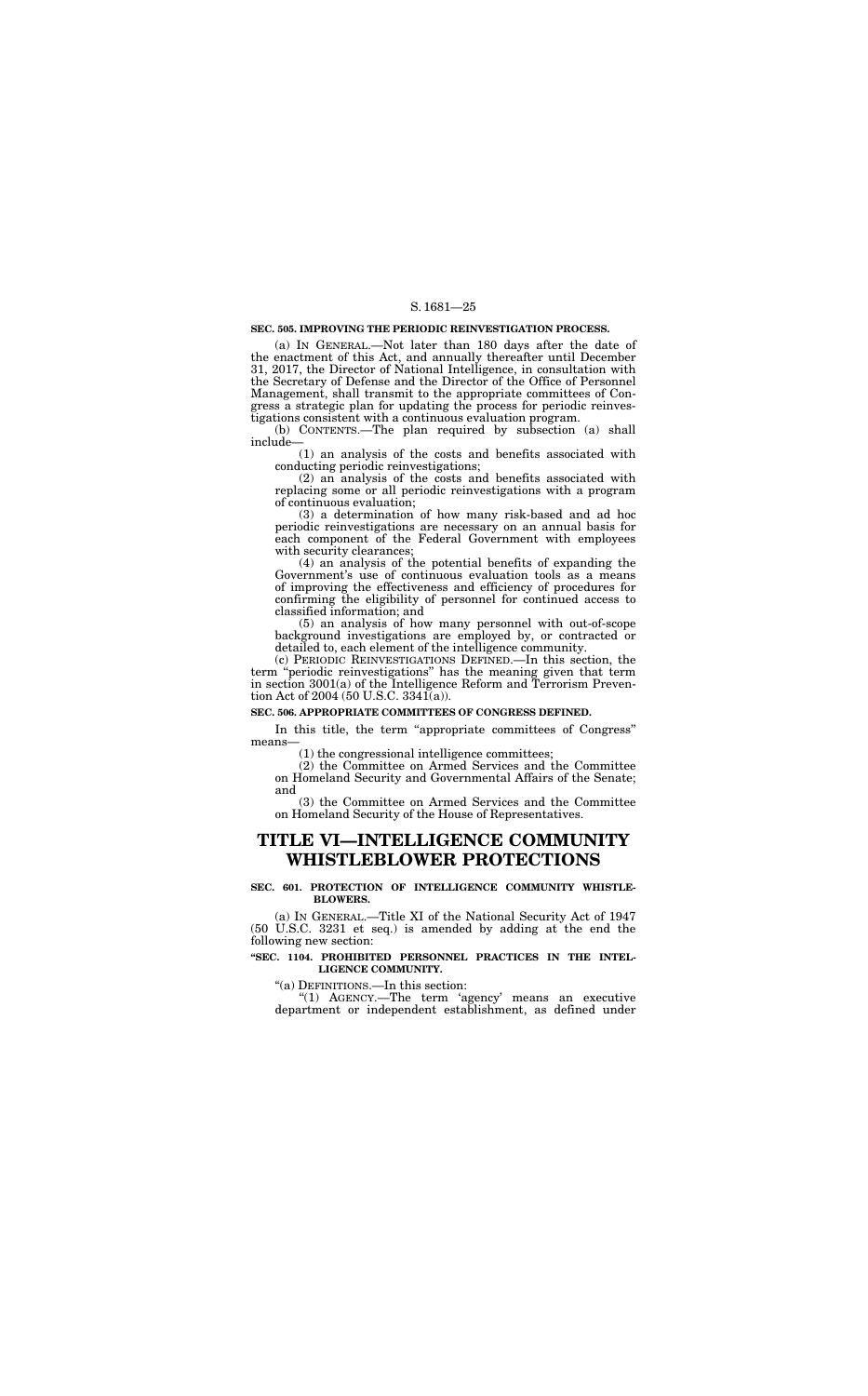sections 101 and 104 of title 5, United States Code, that contains an intelligence community element, except the Federal Bureau of Investigation.

"(2) COVERED INTELLIGENCE COMMUNITY ELEMENT.-The term 'covered intelligence community element'—

> "(i) the Central Intelligence Agency, the Defense Intelligence Agency, the National Geospatial-Intelligence Agency, the National Security Agency, the Office of the Director of National Intelligence, and the National Reconnaissance Office; and

''(A) means—

''(ii) any executive agency or unit thereof determined by the President under section  $2302(a)(2)(C)(ii)$ of title 5, United States Code, to have as its principal function the conduct of foreign intelligence or counterintelligence activities; and

''(B) does not include the Federal Bureau of Investigation.

"(H) a decision concerning pay, benefits, or awards; ''(I) a decision concerning education or training if such education or training may reasonably be expected to lead to an appointment, promotion, or performance evaluation; or

''(3) PERSONNEL ACTION.—The term 'personnel action' means, with respect to an employee in a position in a covered intelligence community element (other than a position excepted from the competitive service due to its confidential, policydetermining, policymaking, or policy-advocating character)—

''(A) an appointment;

"(B) a promotion;

''(C) a disciplinary or corrective action;

''(D) a detail, transfer, or reassignment;

 $\mathcal{F}(E)$  a demotion, suspension, or termination;

 $''(1)$  a violation of any Federal law, rule, or regulation; or

''(F) a reinstatement or restoration;

" $(G)$  a performance evaluation;

"(2) mismanagement, a gross waste of funds, an abuse of authority, or a substantial and specific danger to public health or safety.

''(J) any other significant change in duties, responsibilities, or working conditions.

''(b) IN GENERAL.—Any employee of an agency who has authority to take, direct others to take, recommend, or approve any personnel action, shall not, with respect to such authority, take or fail to take a personnel action with respect to any employee of a covered intelligence community element as a reprisal for a lawful disclosure of information by the employee to the Director of National Intelligence (or an employee designated by the Director of National Intelligence for such purpose), the Inspector General of the Intelligence Community, the head of the employing agency (or an employee designated by the head of that agency for such purpose), the appropriate inspector general of the employing agency, a congressional intelligence committee, or a member of a congressional intelligence committee, which the employee reasonably believes evidences—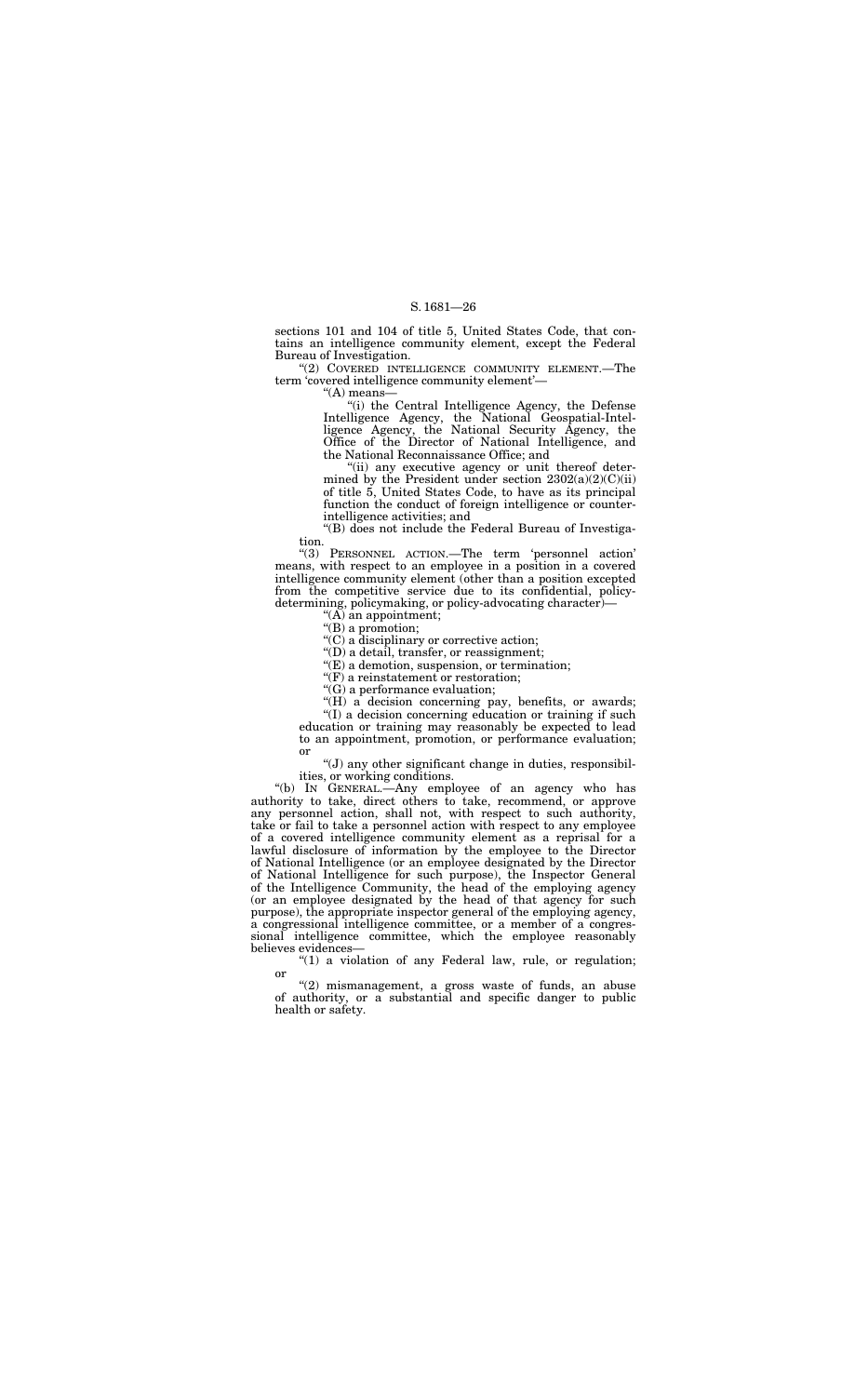''(c) ENFORCEMENT.—The President shall provide for the enforcement of this section.

''(d) EXISTING RIGHTS PRESERVED.—Nothing in this section shall be construed to—

"(1) preempt or preclude any employee, or applicant for employment, at the Federal Bureau of Investigation from exercising rights provided under any other law, rule, or regulation, including section 2303 of title 5, United States Code; or

(A) in the matter preceding paragraph (1), by striking "Not" and inserting "Except as otherwise provided, not";

''(2) repeal section 2303 of title 5, United States Code.''. (b) TABLE OF CONTENTS AMENDMENT.—The table of contents in the first section of the National Security Act of 1947 is amended by adding at the end the following new item:

> $(B)$  in paragraph  $(5)$ , by striking "and" after the semicolon;

> $\overrightarrow{C}$ ) in paragraph (6), by striking the period at the end and inserting "; and"; and

''Sec. 1104. Prohibited personnel practices in the intelligence community.''.

"(7) not later than 180 days after the date of the enactment of the Intelligence Authorization Act for Fiscal Year 2014—

**SEC. 602. REVIEW OF SECURITY CLEARANCE OR ACCESS DETERMINA-TIONS.** 

(a) GENERAL RESPONSIBILITY.— (1) IN GENERAL.—Section 3001(b) of the Intelligence Reform and Terrorism Prevention Act of 2004 (50 U.S.C. 3341(b)) is amended—

(D) by inserting after paragraph (6) the following:

''(A) developing policies and procedures that permit, to the extent practicable, individuals to appeal a determination to suspend or revoke a security clearance or access to classified information and to retain their government employment status while such challenge is pending; and

''(B) developing and implementing uniform and consistent policies and procedures to ensure proper protections during the process for denying, suspending, or revoking a security clearance or access to classified information, including the ability to appeal such a denial, suspension, or revocation, except that there shall be no appeal of an agency's suspension of a security clearance or access determination for purposes of conducting an investigation, if that suspension lasts no longer than 1 year or the head of the agency or a designee of the head of the agency certifies that a longer suspension is needed before a final decision on denial or revocation to prevent imminent harm to the national security.''.

(2) REQUIRED ELEMENTS OF POLICIES AND PROCEDURES.— The policies and procedures for appeal developed under paragraph (7) of section 3001(b) of the Intelligence Reform and Terrorism Prevention Act of 2004, as added by subsection (a), shall provide for the Inspector General of the Intelligence Community, or the inspector general of the employing agency, to conduct fact-finding and report to the agency head or the designee of the agency head within 180 days unless the employee and the agency agree to an extension or the investigating inspector general determines in writing that a greater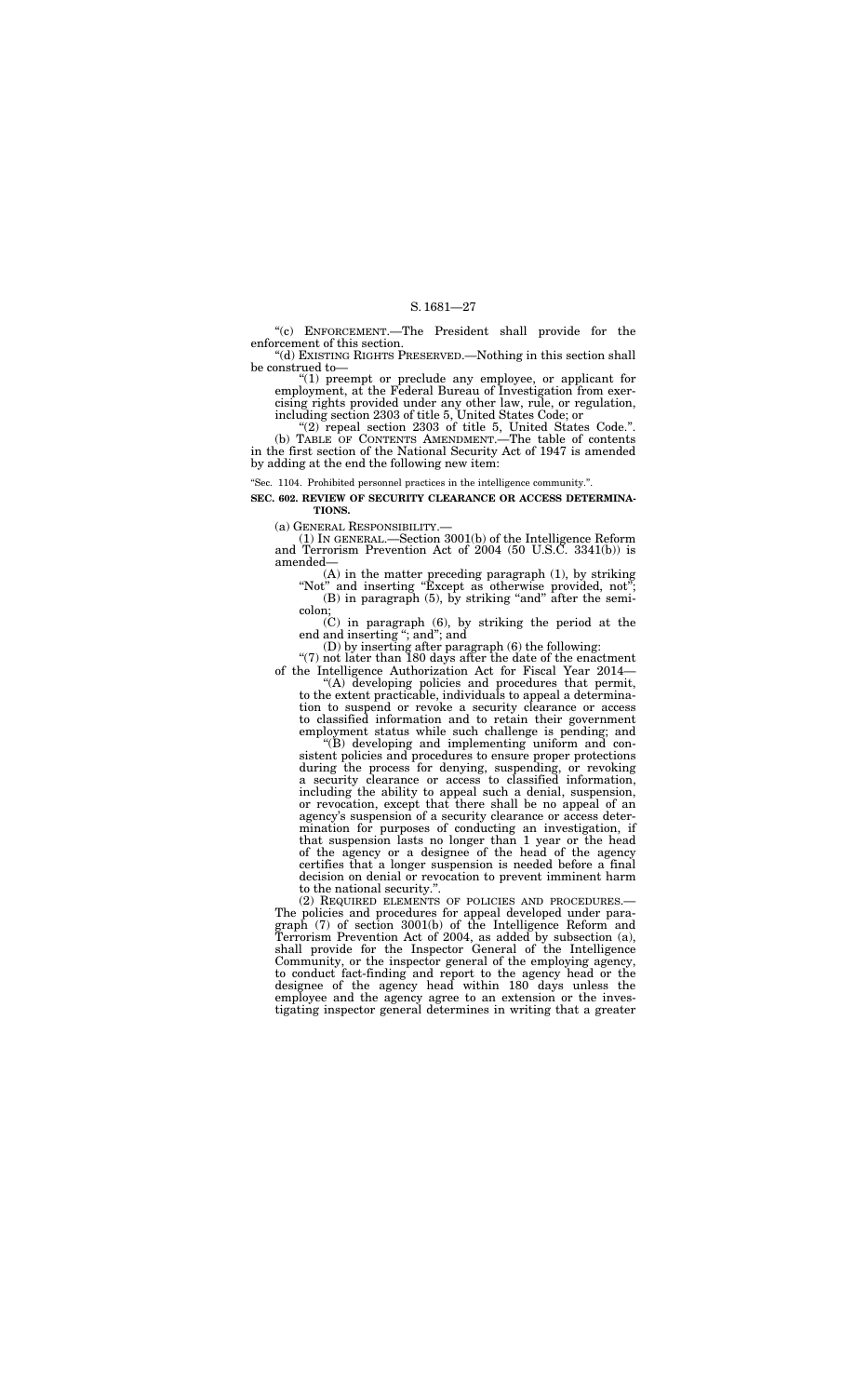period of time is required. To the fullest extent possible, such fact-finding shall include an opportunity for the employee to present relevant evidence such as witness testimony.

(b) RETALIATORY REVOCATION OF SECURITY CLEARANCES AND ACCESS DETERMINATIONS.—Section 3001 of the Intelligence Reform and Terrorism Prevention Act of 2004 (50 U.S.C. 3341) is amended by adding at the end the following:

''(j) RETALIATORY REVOCATION OF SECURITY CLEARANCES AND ACCESS DETERMINATIONS.—

> "(i) a violation of any Federal law, rule, or regulation; or

''(1) IN GENERAL.—Agency personnel with authority over personnel security clearance or access determinations shall not take or fail to take, or threaten to take or fail to take, any action with respect to any employee's security clearance or access determination in retaliation for—

''(B) any lawful disclosure to the Inspector General of an agency or another employee designated by the head of the agency to receive such disclosures, of information which the employee reasonably believes evidences—

"(i) a violation of any Federal law, rule, or regulation; or

''(A) any lawful disclosure of information to the Director of National Intelligence (or an employee designated by the Director of National Intelligence for such purpose) or the head of the employing agency (or employee designated by the head of that agency for such purpose) by an employee that the employee reasonably believes evidences—

"(i) subsections  $(a)(1)$ ,  $(d)$ , and  $(h)$  of section  $8H$ of the Inspector General Act of 1978 (5 U.S.C. App.);

"(ii) subparagraphs  $(A)$ ,  $(D)$ , and  $(H)$  of section 17(d)(5) of the Central Intelligence Agency Act of 1949 (50 U.S.C. 3517(d)(5)); or

"(iii) subparagraphs (A), (D), and (I) of section 103H(k)(5) of the National Security Act of 1947 (50 U.S.C.  $3033(k)(5)$ ; and

''(ii) gross mismanagement, a gross waste of funds, an abuse of authority, or a substantial and specific danger to public health or safety;

"(i) the exercise of any appeal, complaint, or grievance right granted by any law, rule, or regulation;

"(ii) testimony for or otherwise lawfully assisting any individual in the exercise of any right referred to in clause (i); or

''(ii) gross mismanagement, a gross waste of funds, an abuse of authority, or a substantial and specific danger to public health or safety;

''(C) any lawful disclosure that complies with—

''(D) if the actions do not result in the employee or applicant unlawfully disclosing information specifically required by Executive order to be kept classified in the interest of national defense or the conduct of foreign affairs, any lawful disclosure in conjunction with—

''(iii) cooperation with or disclosing information to the Inspector General of an agency, in accordance with applicable provisions of law in connection with an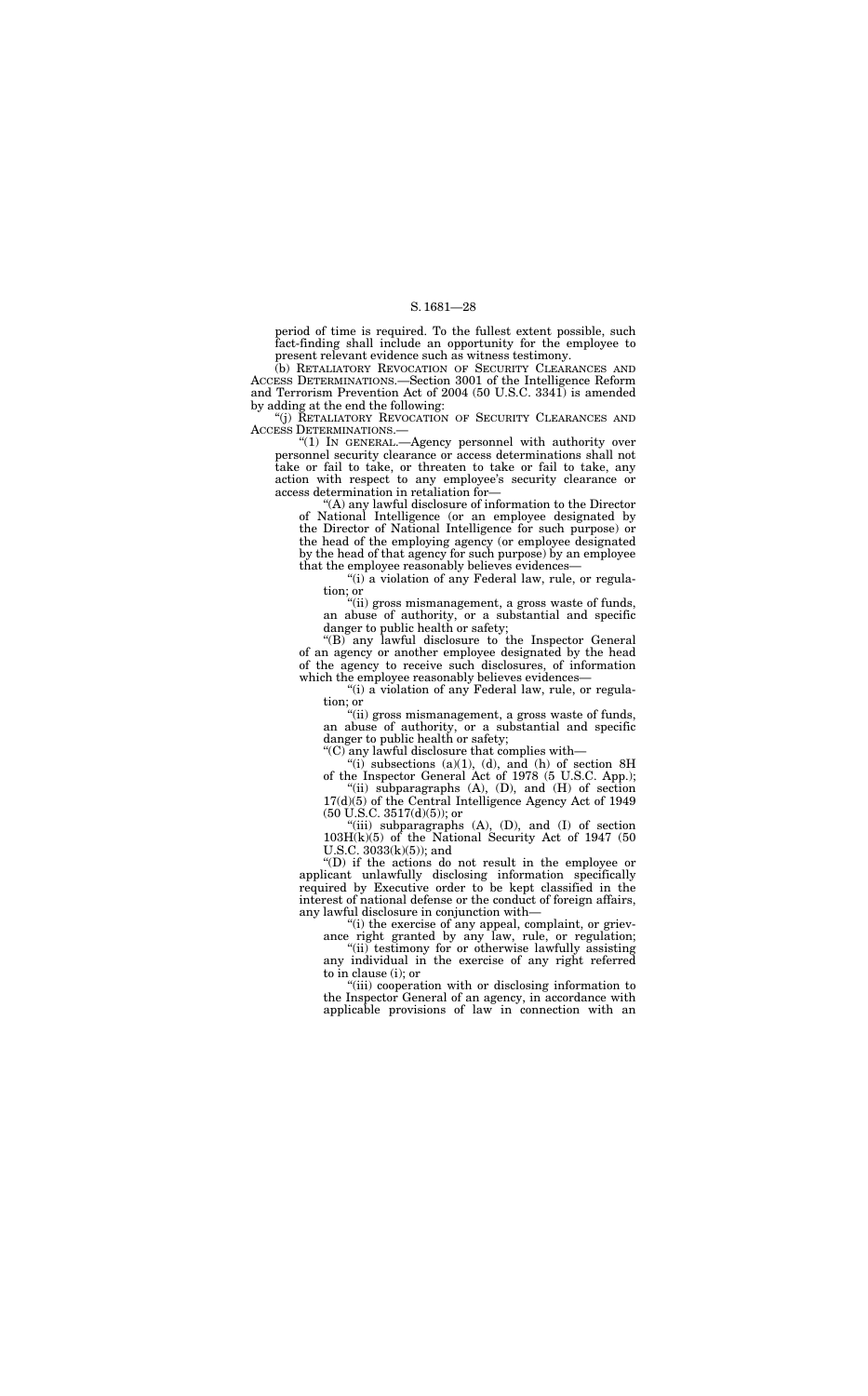audit, inspection, or investigation conducted by the Inspector General.

"(2) RULE OF CONSTRUCTION.—Consistent with the protection of sources and methods, nothing in paragraph (1) shall be construed to authorize the withholding of information from Congress or the taking of any personnel action against an employee who lawfully discloses information to Congress.

''(3) DISCLOSURES.—

"(iv) the disclosure was made while the employee was off duty; or

''(A) IN GENERAL.—A disclosure shall not be excluded from paragraph (1) because—

" $(v)$  of the amount of time which has passed since the occurrence of the events described in the disclosure.

''(i) the disclosure was made to a person, including a supervisor, who participated in an activity that the employee reasonably believed to be covered by paragraph (1)(A)(ii);

''(ii) the disclosure revealed information that had been previously disclosed;

"(iii) the disclosure was not made in writing;

''(A) REMEDIAL PROCEDURE.—An employee or former employee who believes that he or she has been subjected to a reprisal prohibited by paragraph (1) may, within 90 days after the issuance of notice of such decision, appeal that decision within the agency of that employee or former employee through proceedings authorized by subsection (b)(7), except that there shall be no appeal of an agency's suspension of a security clearance or access determination for purposes of conducting an investigation, if that suspension lasts not longer than 1 year (or a longer period in accordance with a certification made under subsection  $(b)(7)$ ).

''(B) REPRISALS.—If a disclosure is made during the normal course of duties of an employee, the disclosure shall not be excluded from paragraph (1) if any employee who has authority to take, direct others to take, recommend, or approve any personnel action with respect to the employee making the disclosure, took, failed to take, or threatened to take or fail to take a personnel action with respect to that employee in reprisal for the disclosure. ''(4) AGENCY ADJUDICATION.—

''(B) CORRECTIVE ACTION.—If, in the course of proceedings authorized under subparagraph (A), it is determined that the adverse security clearance or access determination violated paragraph (1), the agency shall take specific corrective action to return the employee or former employee, as nearly as practicable and reasonable, to the position such employee or former employee would have held had the violation not occurred. Such corrective action may include back pay and related benefits, travel expenses, and compensatory damages not to exceed \$300,000.

''(C) CONTRIBUTING FACTOR.—In determining whether the adverse security clearance or access determination violated paragraph (1), the agency shall find that paragraph (1) was violated if a disclosure described in paragraph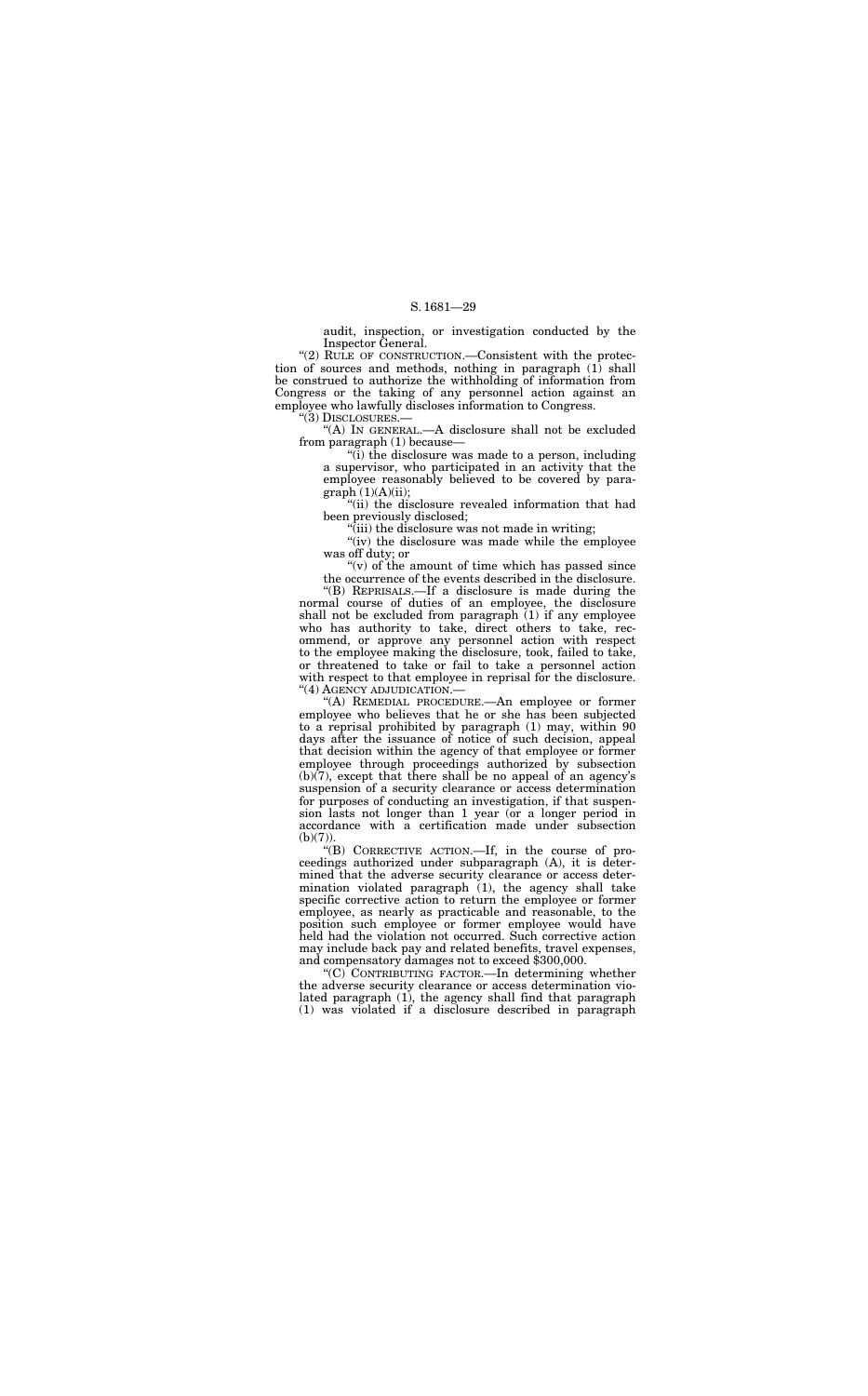(1) was a contributing factor in the adverse security clearance or access determination taken against the individual, unless the agency demonstrates by a preponderance of the evidence that it would have taken the same action in the absence of such disclosure, giving the utmost deference to the agency's assessment of the particular threat to the national security interests of the United States in the instant matter.

"(5) APPELLATE REVIEW OF SECURITY CLEARANCE ACCESS<br>DETERMINATIONS BY DIRECTOR OF NATIONAL INTELLIGENCE.

 $H(A)$  APPEAL.—Within 60 days after receiving notice of an adverse final agency determination under a proceeding under paragraph (4), an employee or former employee may appeal that determination in accordance with the procedures established under subparagraph (B).

''(B) POLICIES AND PROCEDURES.—The Director of National Intelligence, in consultation with the Attorney General and the Secretary of Defense, shall develop and implement policies and procedures for adjudicating the appeals authorized by subparagraph (A).

''(C) CONGRESSIONAL NOTIFICATION.—Consistent with the protection of sources and methods, at the time the Director of National Intelligence issues an order regarding an appeal pursuant to the policies and procedures established by this paragraph, the Director of National Intelligence shall notify the congressional intelligence committees.

''(6) JUDICIAL REVIEW.—Nothing in this section shall be construed to permit or require judicial review of any—

''(A) agency action under this section; or

''(B) action of the appellate review procedures established under paragraph (5).

''(7) PRIVATE CAUSE OF ACTION.—Nothing in this section shall be construed to permit, authorize, or require a private cause of action to challenge the merits of a security clearance determination.''.

(c) ACCESS DETERMINATION DEFINED.—Section 3001(a) of the Intelligence Reform and Terrorism Prevention Act of 2004 (50 U.S.C. 3341(a)) is amended by adding at the end the following:

''(9) ACCESS DETERMINATION.—The term 'access determination' means the determination regarding whether an employee—

''(A) is eligible for access to classified information in accordance with Executive Order 12968 (60 Fed. Reg. 40245; relating to access to classified information), or any successor thereto, and Executive Order 10865 (25 Fed. Reg. 1583; relating to safeguarding classified information with industry), or any successor thereto; and

''(B) possesses a need to know under such an Order.''. (d) EXISTING RIGHTS PRESERVED.—Nothing in this section or the amendments made by this section shall be construed to preempt, preclude, or otherwise prevent an individual from exercising rights, remedies, or avenues of redress currently provided under any other law, regulation, or rule.

(e) RULE OF CONSTRUCTION.—Nothing in section 3001 of the Intelligence Reform and Terrorism Prevention Act of 2004 (50 U.S.C. 3341), as amended by this title, shall be construed to require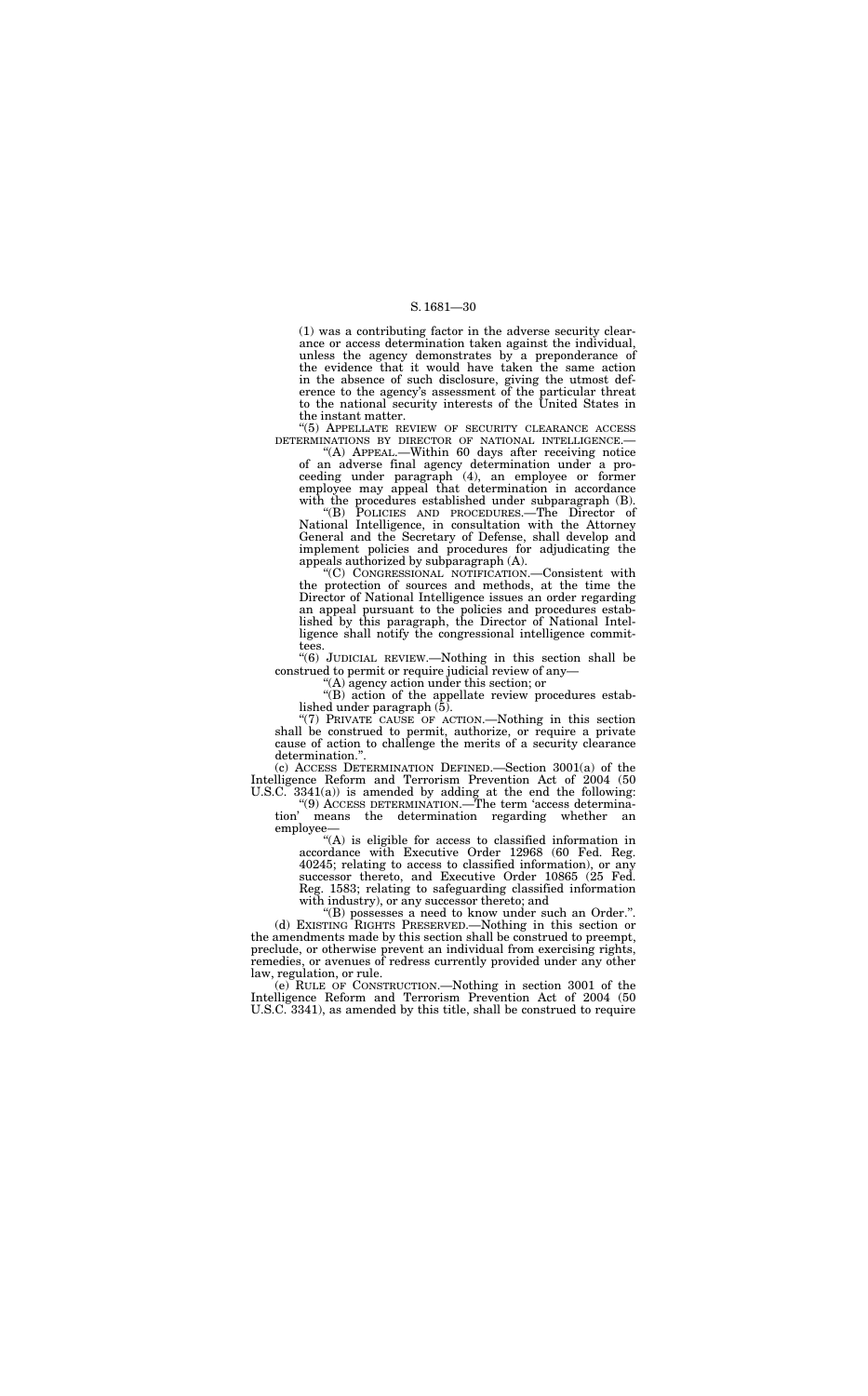the repeal or replacement of agency appeal procedures implementing Executive Order 12968 (60 Fed. Reg. 40245; relating to access to classified information), or any successor thereto, and Executive Order 10865 (25 Fed. Reg. 1583; relating to safeguarding classified information with industry), or any successor thereto, that meet the requirements of paragraph (7) of section 3001(b) of such Act, as added by this section.

#### **SEC. 603. REVISIONS OF OTHER LAWS.**

(a) INSPECTOR GENERAL ACT OF 1978.—Section 8H of the Inspector General Act of 1978 (5 U.S.C. App.) is amended—

 $(1)$  in subsection  $(b)$ –

(A) by inserting " $(1)$ " after " $(b)$ "; and

(B) by adding at the end the following:

''(2) If the head of an establishment determines that a complaint or information transmitted under paragraph (1) would create a conflict of interest for the head of the establishment, the head of the establishment shall return the complaint or information to the Inspector General with that determination and the Inspector General shall make the transmission to the Director of National Intelligence and, if the establishment is within the Department of Defense, to the Secretary of Defense. In such a case, the requirements of this section for the head of the establishment apply to each recipient of the Inspector General's transmission.'';

(2) by redesignating subsection (h) as subsection (i); and (3) by inserting after subsection (g) the following:

"(h) An individual who has submitted a complaint or information to an Inspector General under this section may notify any member of the Permanent Select Committee on Intelligence of the House of Representatives or the Select Committee on Intelligence of the Senate, or a staff member of either such Committee, of the fact that such individual has made a submission to that particular Inspector General, and of the date on which such submission was made."

"(H) An individual who has submitted a complaint or information to the Inspector General under this section may notify any member of the Permanent Select Committee on Intelligence of the House of Representatives or the Select Committee on Intelligence of the Senate, or a staff member of either such Committee, of the fact that such individual has made a submission to the Inspector General, and of the date on which such submission was made.''.

(b) CENTRAL INTELLIGENCE AGENCY.—Section 17(d)(5) of the Central Intelligence Agency Act of 1949 (50 U.S.C. 3517(d)(5)) is amended—

(1) in subparagraph (B)—

(A) by inserting "(i)" after " $(B)$ "; and

(B) by adding at the end the following:

''(ii) If the Director determines that a complaint or information transmitted under paragraph (1) would create a conflict of interest for the Director, the Director shall return the complaint or information to the Inspector General with that determination and the Inspector General shall make the transmission to the Director of National Intelligence. In such a case, the requirements of this subsection for the Director of the Central Intelligence Agency apply to the Director of National Intelligence''; and

(2) by adding at the end the following: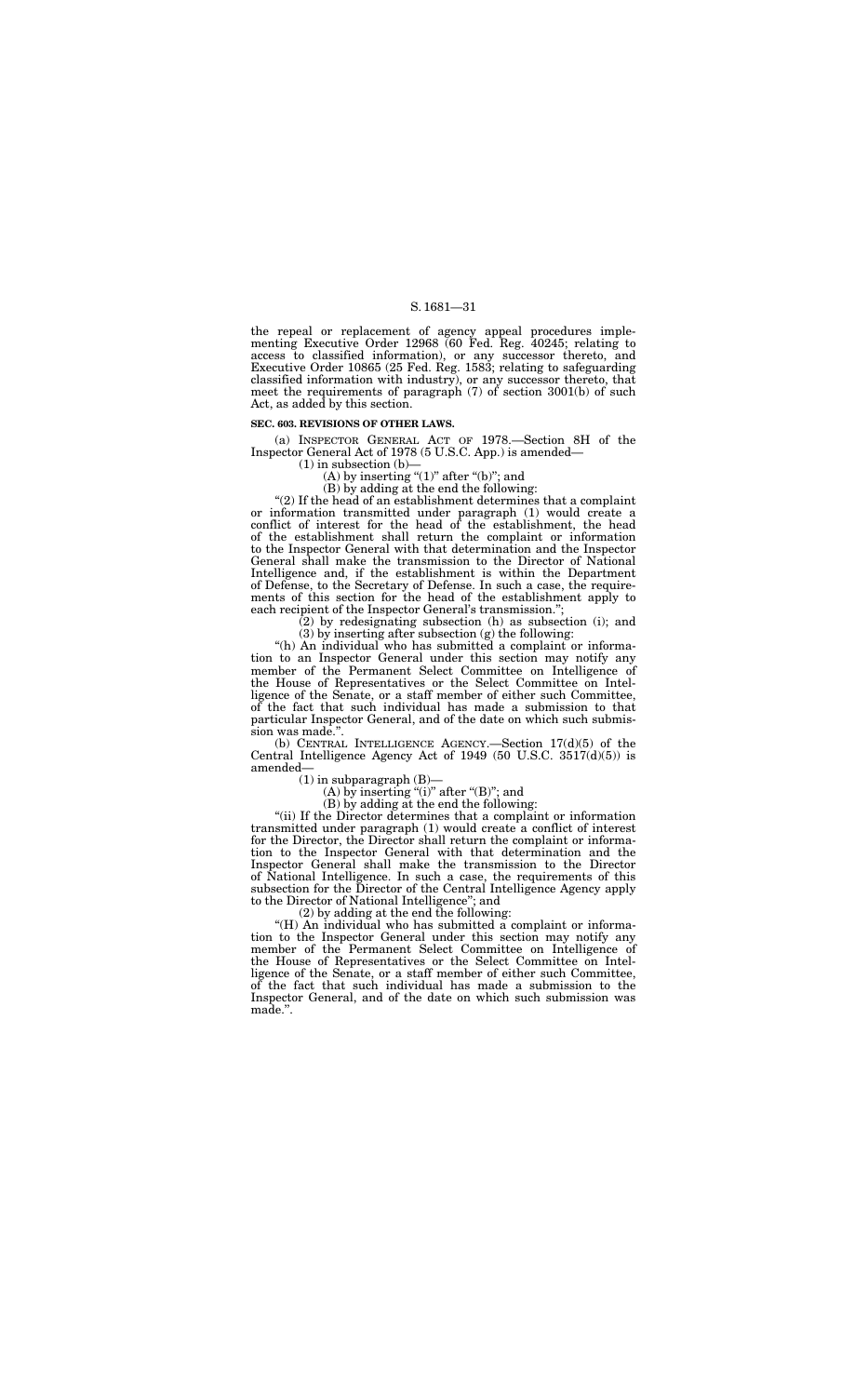(c) NATIONAL SECURITY ACT OF  $1947$ . Section  $103H(k)(5)$  of the National Security Act of 1947 (50 U.S.C. 3033(k)(5)) is amended by adding at the end the following:

(a) COVERED INTELLIGENCE COMMUNITY ELEMENT DEFINED.— In this section, the term "covered intelligence community element"—  $(1)$  means-

''(I) An individual who has submitted a complaint or information to the Inspector General under this section may notify any member of either of the congressional intelligence committees, or a staff member of either of such committees, of the fact that such individual has made a submission to the Inspector General, and of the date on which such submission was made.''.

#### **SEC. 604. POLICIES AND PROCEDURES; NONAPPLICABILITY TO CER-TAIN TERMINATIONS.**

(A) the Central Intelligence Agency, the Defense Intelligence Agency, the National Geospatial-Intelligence Agency, the National Security Agency, the Office of the Director of National Intelligence, and the National Reconnaissance Office; and

(B) any executive agency or unit thereof determined by the President under section  $2302(a)(2)(C)(ii)$  of title 5, United States Code, to have as its principal function the conduct of foreign intelligence or counterintelligence activities; and

(2) does not include the Federal Bureau of Investigation. (b) REGULATIONS.—In consultation with the Secretary of Defense, the Director of National Intelligence shall develop policies and procedures to ensure that a personnel action shall not be taken against an employee of a covered intelligence community element as a reprisal for any disclosure of information described in 1104 of the National Security Act of 1947, as added by section 601 of this Act.

(c) REPORT ON THE STATUS OF IMPLEMENTATION OF REGULA-TIONS.—Not later than 2 years after the date of the enactment of this Act, the Director of National Intelligence shall submit a report on the status of the implementation of the regulations promulgated under subsection (b) to the congressional intelligence committees.

(d) NONAPPLICABILITY TO CERTAIN TERMINATIONS.—Section 1104 of the National Security Act of 1947, as added by section 601 of this Act, and section 3001 of the Intelligence Reform and Terrorism Prevention Act of 2004 (50 U.S.C. 3341), as amended by section 602 of this Act, shall not apply if—

(1) the affected employee is concurrently terminated under—

(A) section 1609 of title 10, United States Code;

(B) the authority of the Director of National Intelligence under section 102A(m) of the National Security Act of 1947 (50 U.S.C. 3024(m)), if the Director determines that the termination is in the interest of the United States;

(C) the authority of the Director of the Central Intelligence Agency under section 104A(e) of the National Security Act of 1947 (50 U.S.C. 3036(e)), if the Director determines that the termination is in the interest of the United States; or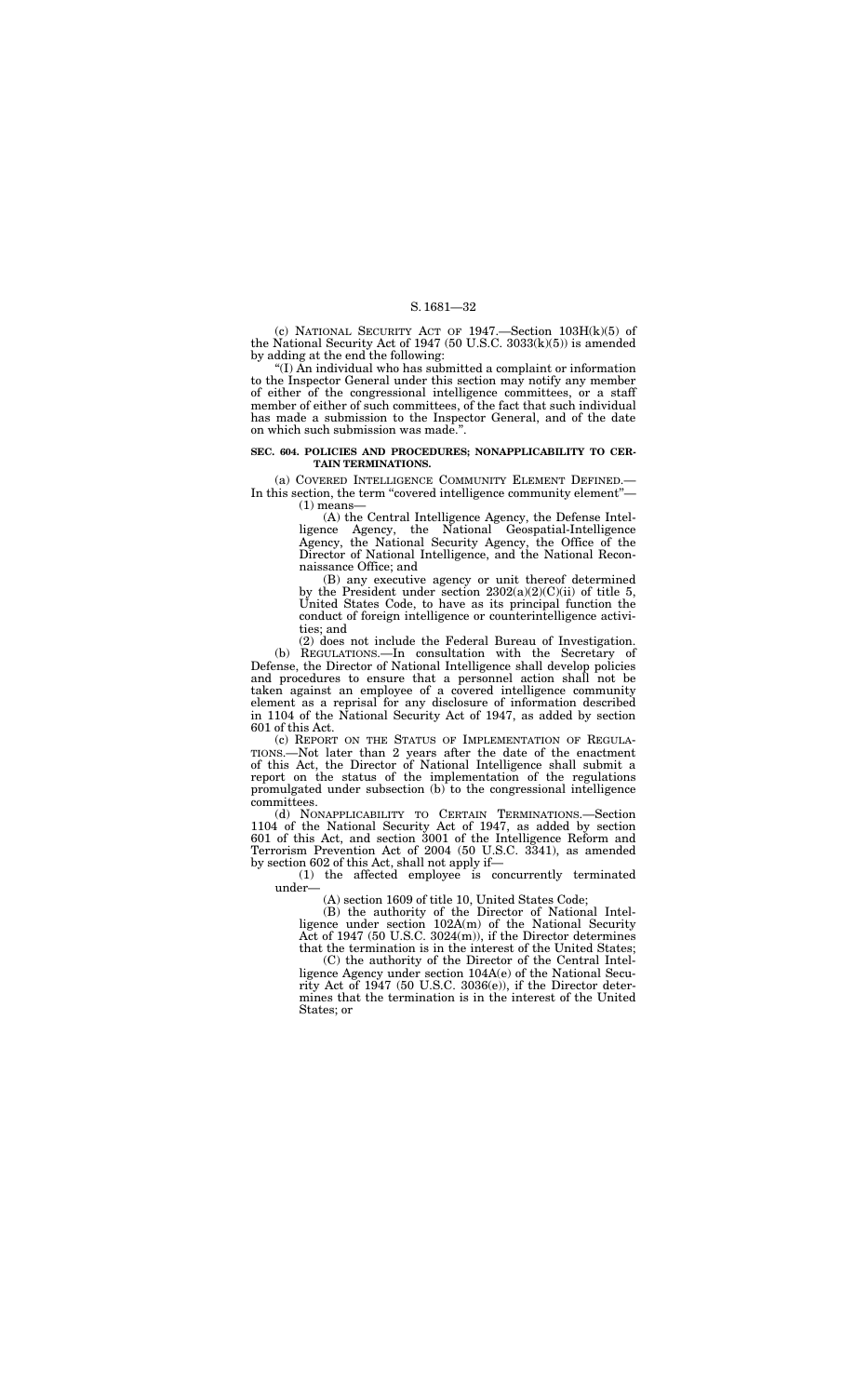(D) section 7532 of title 5, United States Code, if the head of the agency determines that the termination is in the interest of the United States; and

(2) not later than 30 days after such termination, the head of the agency that employed the affected employee notifies the congressional intelligence committees of the termination.

## **TITLE VII—TECHNICAL AMENDMENTS**

#### **SEC. 701. TECHNICAL AMENDMENTS TO THE CENTRAL INTELLIGENCE AGENCY ACT OF 1949.**

Section 101(a) of the National Security Act of 1947 (50 U.S.C.  $3021(a)$ ) is amended-

(1) in paragraph (5), by striking the semicolon and inserting "; and";

Section 21 of the Central Intelligence Agency Act of 1949 (50 U.S.C. 3521) is amended—

(1) in subsection (b)(1)(D), by striking "section (a)" and inserting "subsection (a)"; and

(2) in subsection  $(c)(2)(E)$ , by striking "provider." and inserting "provider".

#### **SEC. 702. TECHNICAL AMENDMENTS TO THE NATIONAL SECURITY ACT OF 1947 RELATING TO THE PAST ELIMINATION OF CERTAIN POSITIONS.**

(2) by striking paragraphs (6) and (7);

(3) by redesignating paragraph (8) as paragraph (6); and

(4) in paragraph (6) (as so redesignated), by striking ''the Chairman of the Munitions Board, and the Chairman of the Research and Development Board,''.

#### **SEC. 703. TECHNICAL AMENDMENTS TO THE INTELLIGENCE AUTHORIZATION ACT FOR FISCAL YEAR 2013.**

(a) AMENDMENTS.—Section 506 of the Intelligence Authorization Act for Fiscal Year 2013 (Public Law 112–277; 126 Stat. 2478) is amended—

(1) by striking ''Section 606(5)'' and inserting ''Paragraph (5) of section 605''; and

(2) by inserting ", as redesignated by section  $310(a)(4)(B)$ of this Act," before "is amended".